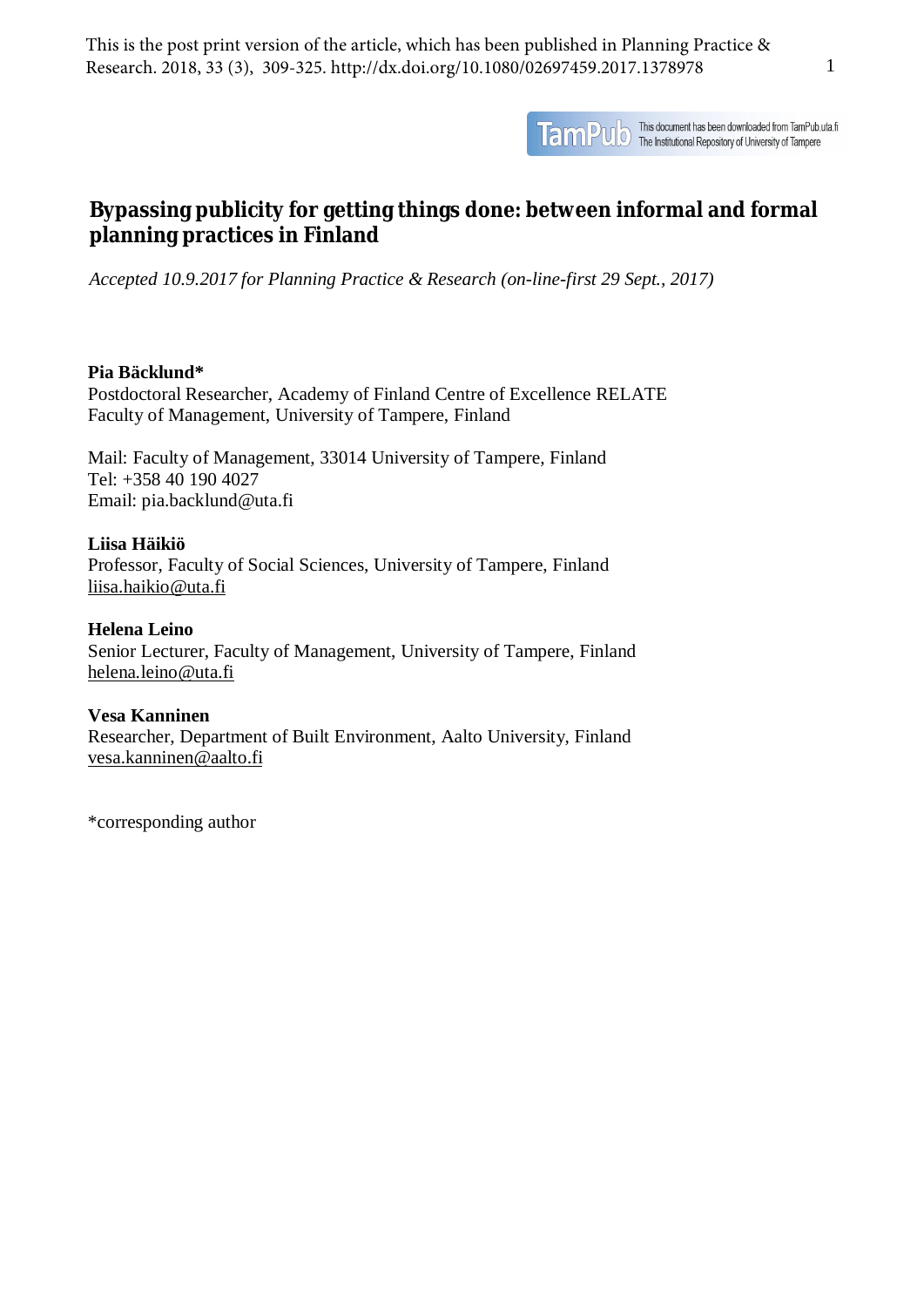## **Bypassing publicity for getting things done: between informal and formal planning practices in Finland**

#### **1 Introduction: tracing the idea of publicity**

This article contributes to the discussion concerning the ways in which new network governance modes and classical-modernist government practices juxtapose in planning practice. We relate this development to recent reform trends in public administration, such as multilevel and multi-actor network governance, dismantling of bureaucratic practices, and fortification of neo-liberalist thought, that have been affecting Western democracies at large (e.g. Sam & Scherer 2006; Sager, 2009; Miller & Rose, 2008; Hajer, 2009; Lester & Reckhow, 2012). In this article, we focus especially on complex situations where politico-administrative processes that steer planning practice seem to actively promote both classical-modernist and network governance planning logics simultaneously – either by design or unintentionally. We see that this development may have dramatic consequences for what is seen as appropriate publicity in planning (cf. Friedmann, 1987; Dean, 2001; McClymont, 2014). Through two different planning cases, one at the system level and another at the local process level, we 1) *analyse what happens to the publicity and public interaction of planning,* when network governance modes and classical-modernist government practices coincide in planning practice. Based on this, we *2) discuss what kind of publicity tensions are constructed within democratic control.* 

As Bohman (1999, 179) argues, the transformations in the role and function of democratic institutions mean also new forms of publicity. Our notion of publicity follows that of Dean's (2001: 648) in which publicity is understood "to designate the norms and practices associated with the 'public'" and its "norms and practices, as well as the collectivity to which they refer, are not fixed but embedded in specific contexts". A 'strong' philosophical notion of publicity emanates from the Kantian moral 'publicity test' in which one asks, for the justness of any political act, whether one would do it if it were 'public' (cf. Luban, 1996:156). Following the Kantian ideal, Rawls (1971:454) sets high standards for publicity: for him, everyone needs to accept the same principles of publicity, and everyone needs to know that others also accept the same principles. In addition, the societal institutions need to cater for these principles and be known to do so. Christiano (2004:270) contrasts this with what he calls a "weak" publicity requirement, according to which citizens should in principle and with reasonable effort be able to see the workings of government practices. For democratic justness to be satisfied, "it is not enough that justice is done; it must be seen to be done" (ibid. 272).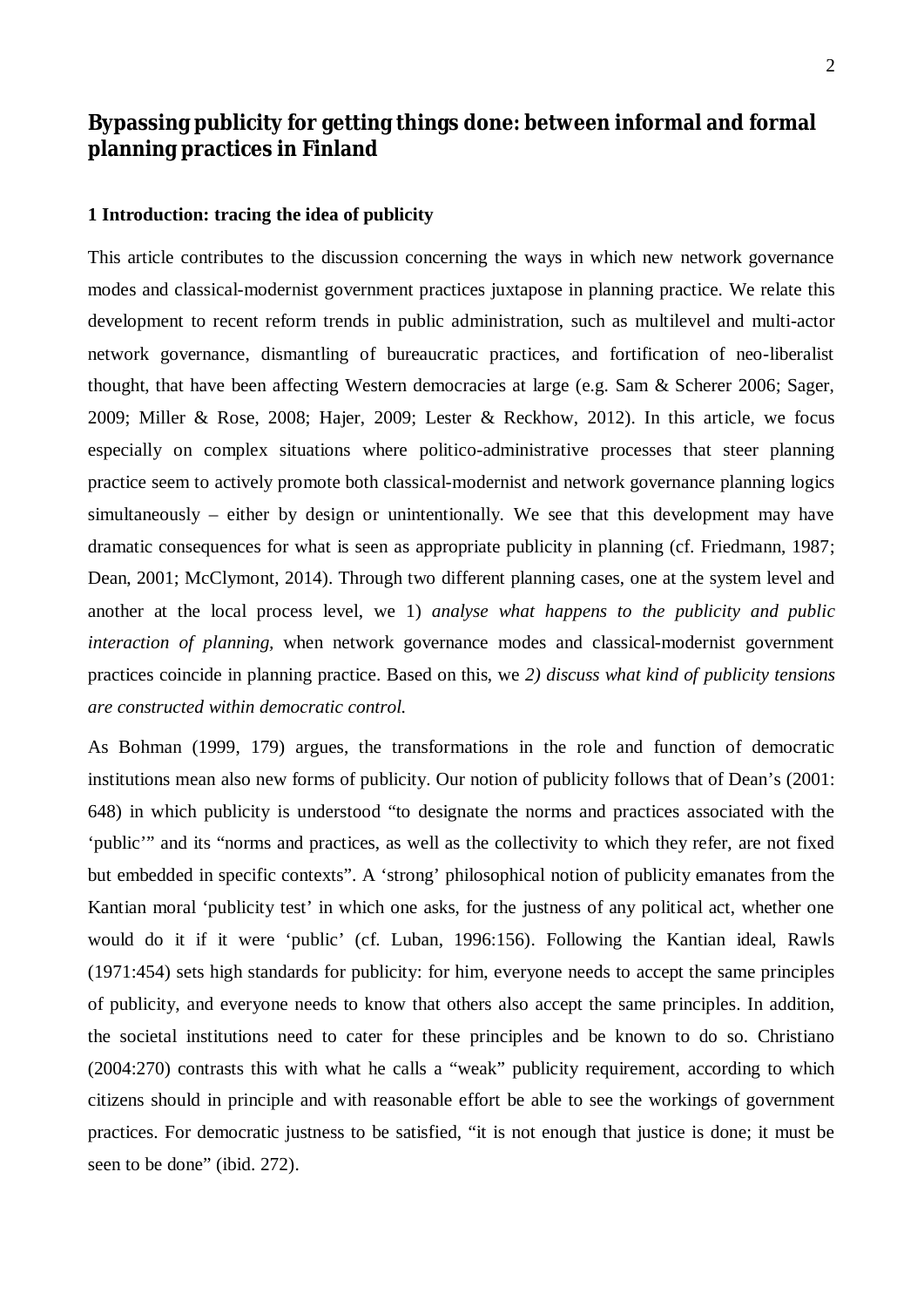Following the above and relating them to planning theoretical insights (cf. Friedmann, 1987; Bassoli, 2010; Innes & Booher, 2010; Aarsaether et al., 2011), we recognise a planning-focused 'practical ideal of publicity' for actions for public administration. This ideal highlights practices of transparency and openness of administration, clarity of processes and actors, as well as their roles, powers and accountabilities, proactive interaction with the widest range of participants and possibility for the citizens to affect and politicize the processes at multiple points, including agendasetting.

This practical ideal of publicity is contested by strategic planning practices that 'invite' actors to the mutual 'tables,' as the outcomes of these processes are often presented as necessities, thereby depoliticizing both form and content of the process (e.g Lester & Reckhow, 2012). As Allmendinger and Haughton (2012:92) argue, conflict has thus not been cast away, but just been more intricately "choreographed", and sometimes displaced or marginalized. The democratic ideal conveyed is that of deliberate, situational selectivity that, from its own viewpoint, works equally for the good of the ambiguous 'us' as does representative democracy for the good of the well-defined 'citizens' (cf. Ranciere, 1995; Zizek, 2000).

The Finnish planning system, based on a strongly regulated hierarchy of binding land use plans and a planning monopoly at municipal level yet facing the pressures of more 'strategic' approaches, highlights well the friction between a strong classical-modernist government approach and new network governance modes (cf. Hall et al., 2009; Haveri et al., 2009; Airaksinen et al., 2013). The new practices are appearing largely as a result of international neo-liberal planning ideas, yet, as Healey (e.g. 2007) has insisted, unreflected adoption of 'traveling' planning practices into new contexts may result in unintended consequences (cf. Stead, 2012). Local contexts present unique responses to global innovations mixing legislative steering, national and regional policy guidance (e.g. Friedman, 2005; Stead & Nadin, 2009; Skelcher et al. 2011; Stead, 2012). Looking deeply to context specific cases helps us to understand better how universal planning theories and practices can be - and what are the limits of using them in different local contexts (Flyvbjerg, 2001).

The article proceeds as follows. After first discussing more closely the tensions between classicalmodernist government and governance networks in a planning context, in relation to aspects of publicity, we describe briefly the Finnish statutory planning system with which the governance networks mesh, and the processes that have contributed to this juxtaposing. In the following chapter we introduce our methodological approach and cases, and after that we analyse the empirical cases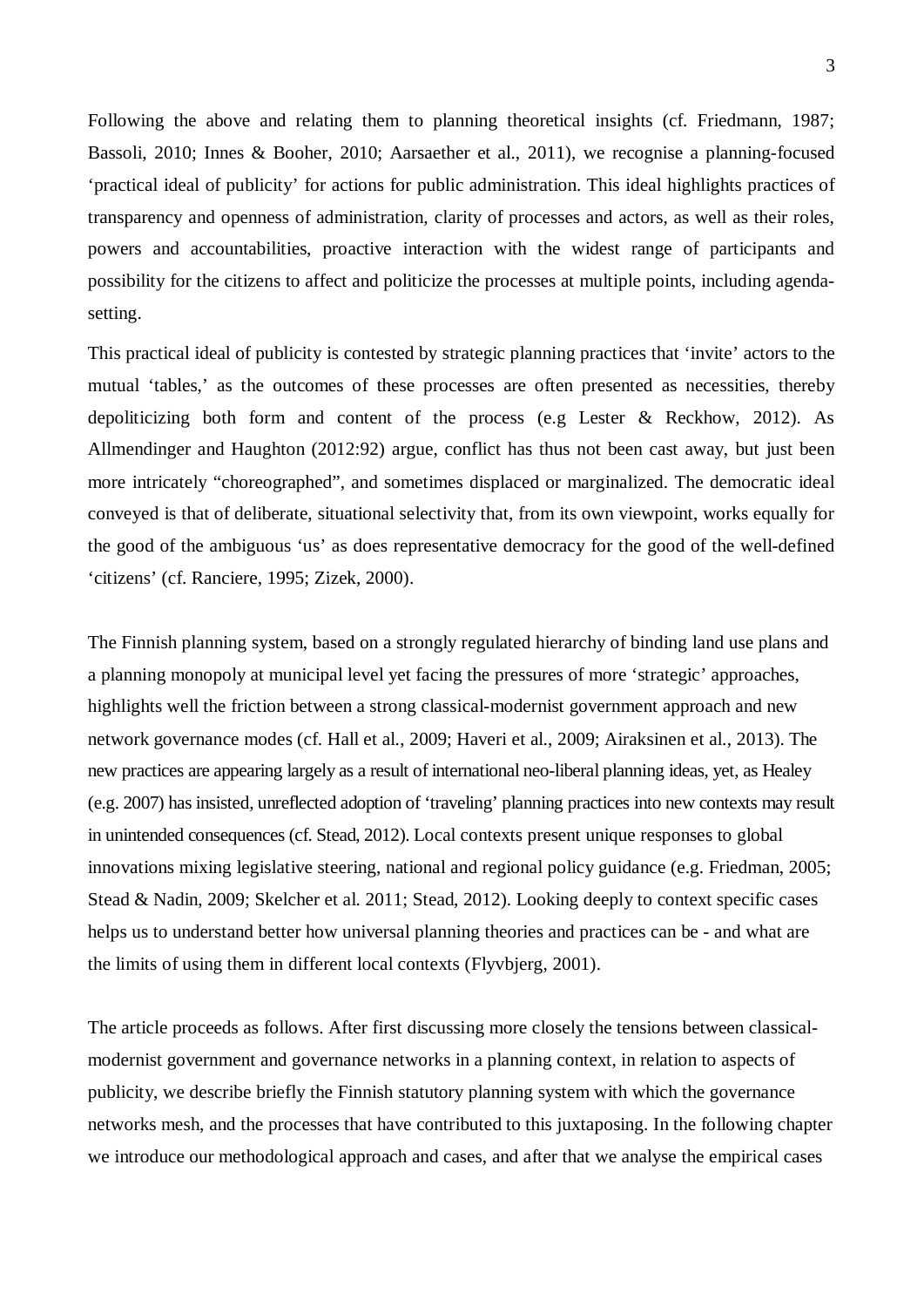with attention to publicity implications. Finally, we present our findings in the discussion section, and conclude with what we can learn from the Finnish context.

#### **2 Government meets network governance: conflicting concepts, rules and practices?**

In recent years the relations between governance networks and governing bodies based on practices of classical-modernist government and representative democracy have been under scrutiny by many scholars and from different scientific orientations. On one hand, some studies see network governance as a threat to local democracy and politics. They argue profound tensions between procedural accountability and performance accountability (Hirst, 2000; Hendriks, 2009; Bevir, 2011; Klijn and Koppenjan, 2012), and between the democratic and technocratic forces (Griggs & Howard, 2007; Copus et al., 2013; Herrschel, 2013; Purcell, 2013). This has been seen to promote situations in which the practices and power relations of politico-administrative processes are obscured (e.g. Beveridge, 2012; Lester & Reckhow, 2012; Rosol, 2013). On the other hand, some of these studies have demonstrated how network governance may multiply local democracy into coexisting local democracies applying and reflecting different democratic ideas, practices and participants (Häikiö, 2007, 2010; MacLeod, 2011; MacLeod & Jones, 2011; Sweeting & Copus, 2012).

As Healey (2004; 2007) has pointed out, the overall shift away from purely classical-modernist government has been mirrored by the move from statutory planning towards strategic planning based on new governance modes (cf. Albrechts et al., 2003; Allmendinger & Haughton, 2010; Balducci, 2011). The emerging strategic planning practices have attempted to capture the imaginative powers of urban regions and transform these into development foci that mix regulative and visionary approaches (cf. Healey, 2004). Whereas the positive theoretical discussion has emphasized their engaging and learning characteristics, critical undertones have stressed the accompanying displacement of politicisation from planning practices – highlighting central issues concerning publicity, such as accountability, transparency and legitimacy (Allmendinger & Haughton, 2012; Mäntysalo et al., 2014a). Indeed, Allmendinger and Haughton (2010: 813) see that new practices are "short circuiting some of the formal democratic processes of statutory planning".

Highlighting the government-governance ambiguities in planning, Legacy et al. (2014) argue that while inclusive and 'public' planning cases do exist, planning has never been free of the politics of inclusion and exclusion (cf. Gunder & Hillier, 2007; Bond, 2011; Mäntysalo et al. 2014a). In their view, planners' key position in framing the issues and processes has led to narrowing the sphere of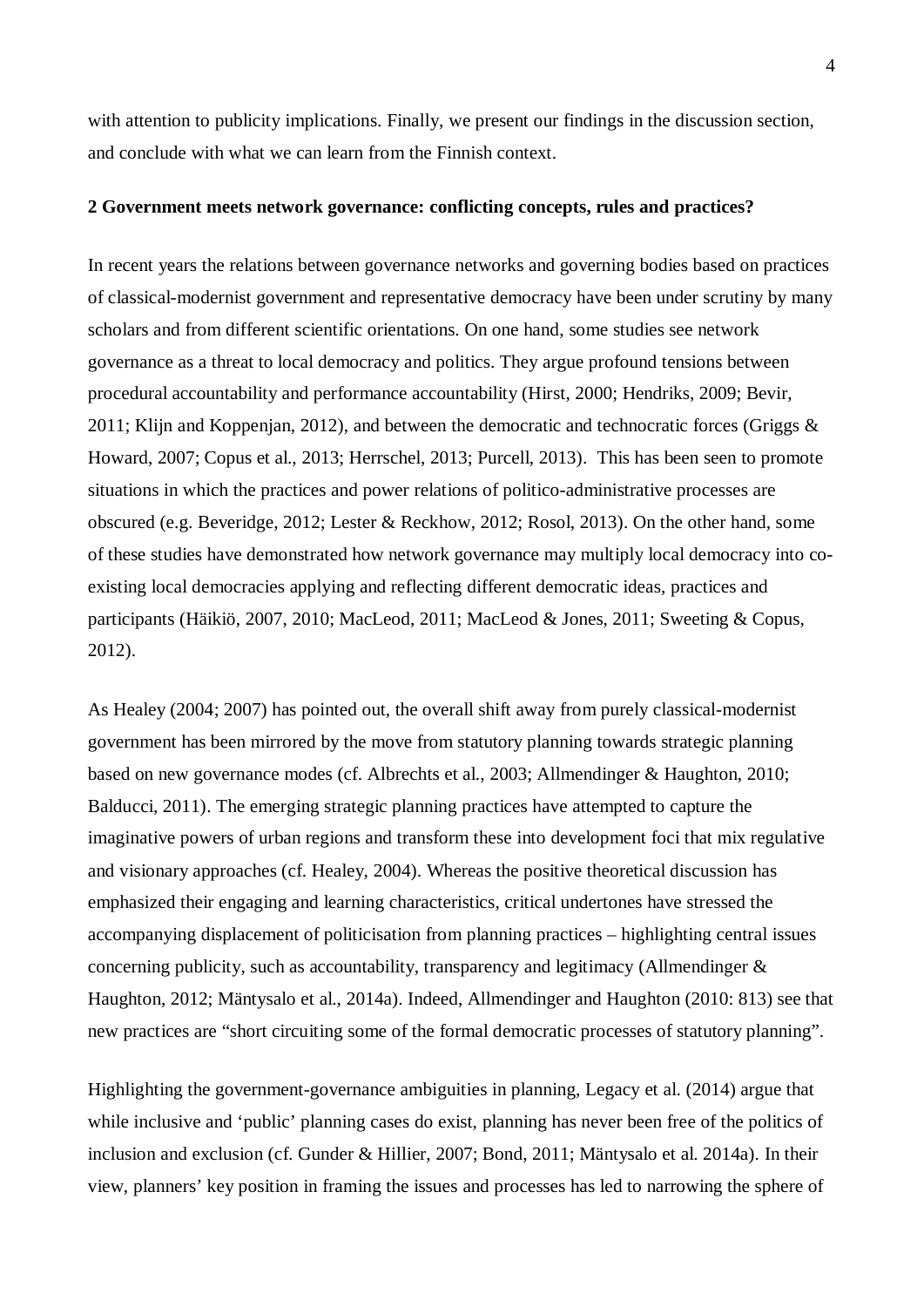actors in *both* classical-modernist and neoliberal approaches. In this respect, informal and neoliberal contexts might even share power and influence among a wider group of participants than 'public' planning that adheres to an assumed openness and bureaucratic-led 'decide–announce–defend' practices (Legacy et al., 2014). However, Wilkinson (2011) shows, albeit with a rather different view than ours on the virtues of such practice, that informality often helps 'getting things done' just because the perceived drawbacks of publicity can be bypassed. Similarly, Metzger (2011) emphasizes the tendencies of the selected actors in these processes to direct outcomes towards legitimizing those issues that provide benefits for themselves and advance predominantly neoliberal causes – instead of valuing them against democratic ideals (cf. Waterhout et al., 2013; Cremer-Schulte, 2014; McClymont, 2014).

From our viewpoint, three elements in the working logics of classical government structure the notion of publicity (Hajer, 2009): first, in the classical-modernist order, political leadership gets its mandate through elections and universal suffrage. Second, political leadership is facilitated by sector-based administrative units that are overseen by politicians (Hajer, 2009: 25), and this takes place in the public sphere. Third, the voice and role given to public interaction has gradually grown in classical modernist government: notably, Finnish legislation has developed in many sectors in the direction of encouraging citizen participation (e.g Bäcklund et al., 2014). In contrast, as Hendriks (2009: 690) describes, networks "are constellations of interdependent but autonomous actors from public, private, and societal sectors that come together for the purposes of developing and implementing public policy." Here, legitimacy has to rely on the process, the ability to gain credibility through actions, as well as through establishing a relationship with hierarchical decisionmaking. As Hajer (2009) points out, network governance is not only born out of a frustration with classical-modernist organizational practices, but also out of increasing awareness of interdependencies and willingness to explore the trajectories of mutual gain. Actors organize around particular problem, and the political drive to act is issue based. Networks are expected to be efficient and innovative in the pursuit of complex, multilevel public goals (Aarsæther et al., 2011; Klijn & Koppenjan, 2012; Airaksinen et al., 2013).

In practice network governance, however, redefines the rules of publicity and democratic practices (e.g. Leino & Laine, 2012). Representative institutions establish legitimate order by subjecting bureaucracies to legislature's control and legislative bodies to electorate's control (Bevir 2006, 426). Public accountability in this structure is a principle that contributes to the legitimacy of a governing system by demonstrating who is accountable for what and to whom (see Bäckstrand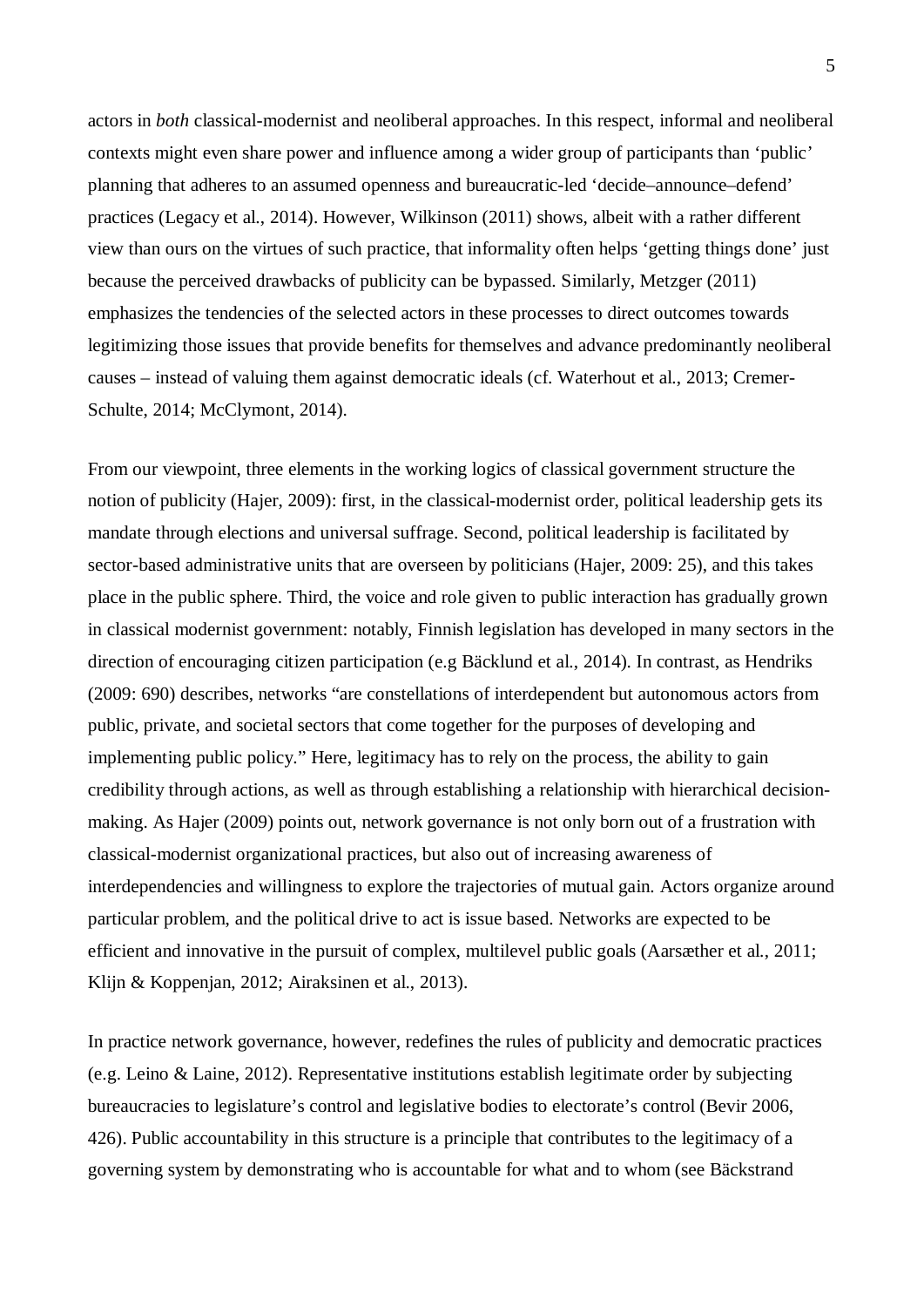2006; Abels, 2007). Bureaucratic hierarchies and representative democratic institutions specify clear roles and procedures for making decisions. Therefore, the rules that institutions of representative democracy follow always promote some degree of formality. These outlined rules are the base of accountability as they make it possible for the public to identify who is responsible for what (Bevir, 2011), and what is the logic of planning and decision making.

Therefore, our point of view on publicity is connected to the critique of communicative and deliberative planning theories (e.g. Hillier, 2000, 2003; Mouffe, 2000, 2005; Bäcklund & Mäntysalo, 2010). This critique asks who are the communicating parties, actors and stakeholders in each planning situation, how do they come by their roles as deliberators, what can be discussed and which issues are to be taken as given in each situation (Lester &Reckhow, 2012). Like many others, we highlight that complexity in planning includes not only issues of ontological and epistemological differences about what is a 'good life' or a 'good city' and how value-led decisions are arrived at (McClymont, 2014), but also questions such as what kind of processes should be incorporated in planning and why (e.g. Sager, 2009; Campbell, 2012; Forester, 2013; Inch, 2015).

#### **3 Local context: mixing statutory and informal planning in Finland**

In Finland, spatial planning in the classical-modernist government model has traditionally aimed at transparency of actions, in accordance with Nordic welfare state ideals (e.g. Bäcklund & Mäntysalo, 2010; Mäntysalo & Saglie, 2010; Mäntysalo et al., 2014a). The Land Use and Building Act (2000) attempts to increase the publicity of planning by obligating a formal "participation and interaction plan" in every planning process. It lists known participants, principles of participation, and an outline of interaction between the planning authority and the citizens. In addition, e.g. the Constitution, Act on the Openness of Government Activities and the Local Government Act obligate all public activity to transparency and fostering of citizens' right to participation. The expectancy of administration adhering to these principles is good, as the government has been considered reliable and just by the public (cf. Erkkilä, 2010). Hence, in the statutory planning system, processes and actors are well (pre)defined and public, so it is possible for citizens to be well-informed of on-going and future planning activities.

What is noteworthy in the Finnish system is that the municipalities enjoy a planning monopoly within their territory. The Finnish statutory land use planning system, with three tiers of binding land use plans (regional plan, master plan, detail plan), has up until recently contained the planning practices in uniform fashion throughout the nation. The regional plan is a joint municipal activity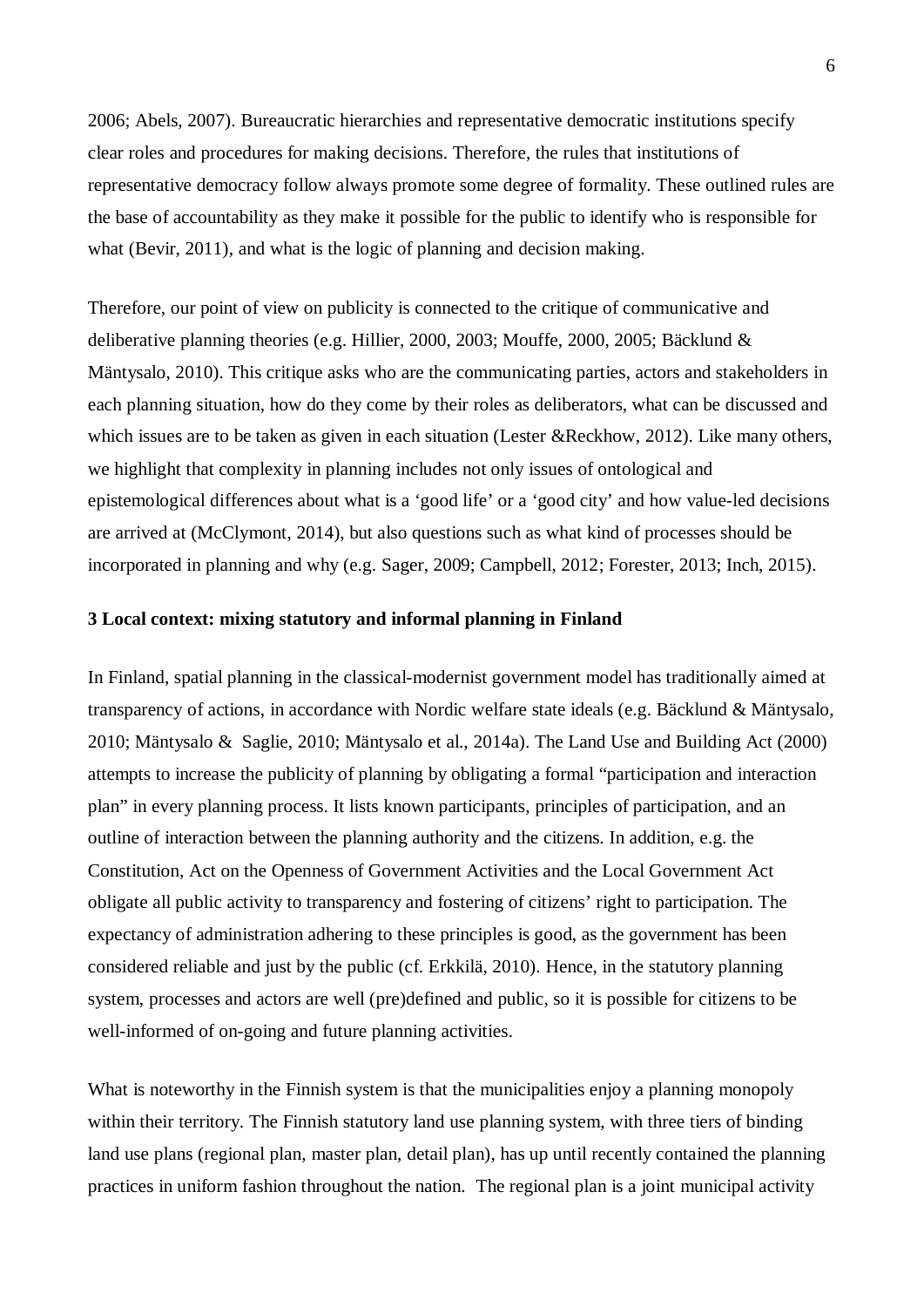and the two lower tiers are municipal. The plans, once approved, are binding and must be accounted for in lower-tier planning and eventually in development control, which, subsequently, is mostly a technical process if the plan requirements are met.

However, the statutory planning system has proved unable to fully address the increasing complexity of planning issues. For example from a city-regional point of view, municipal master planning is considered prone to advancement of municipal rather than city-regional issues (e.g. Laitio & Maijala, 2010). Therefore, the state has been actively instigating new planning innovations, both with an explicit intent and by creating conditions for new practices.

In this vein, recent legislation within the government programme to reform of municipal structures commanded the 17 largest city-regions to produce roadmaps to realising integrated land use, housing and transport planning. The legal obligations were instigated without provision of additional tools, so the city-regions needed to build up procedures with which they could provide proof of integrative cooperation. In spite of the possibility and legal rights for the city-regions' municipalities to prepare statutory joint master plans, the city-regions turned to informal strategic planning (Mäntysalo et al., 2014b).

Likewise, the roles of the two statutory municipal planning levels have been discussed in the light of new informal planning initiatives (e.g. Mäntysalo et al., 2015; Kanninen, 2016). The two-tier approach has often proved too time consuming and limiting for fast-paced urban development, so master planning is often neglected in favour of detail planning. This creates a strategic gap in the planning hierarchy. Hence, privately initiated and/or produced site- or suburb-level "master plans" that resemble statutory plans have appeared (cf. Laitio & Maijala, 2010). Lately, municipal planning authorities themselves have adopted similar concepts. Such plans intend to guide detail planning, yet their legal position and legitimacy are ambiguous. "Strategic" city centre development plans have also been produced outside the statutory planning system in several Finnish cities.

These developments mark the appearance of a profound tension between two parallel lines of planning: formal *statutory*, government-based land use planning accepted by representative democracy practices, and new informal, governance networks -based *strategic* spatial planning instruments with ambitious goals but ambiguous connections to both statutory plans, democratic control and the ideal of publicity. Remarkably, instead of actively seeking to develop new mechanisms of statutory planning to meet the challenges of complex urban development issues, the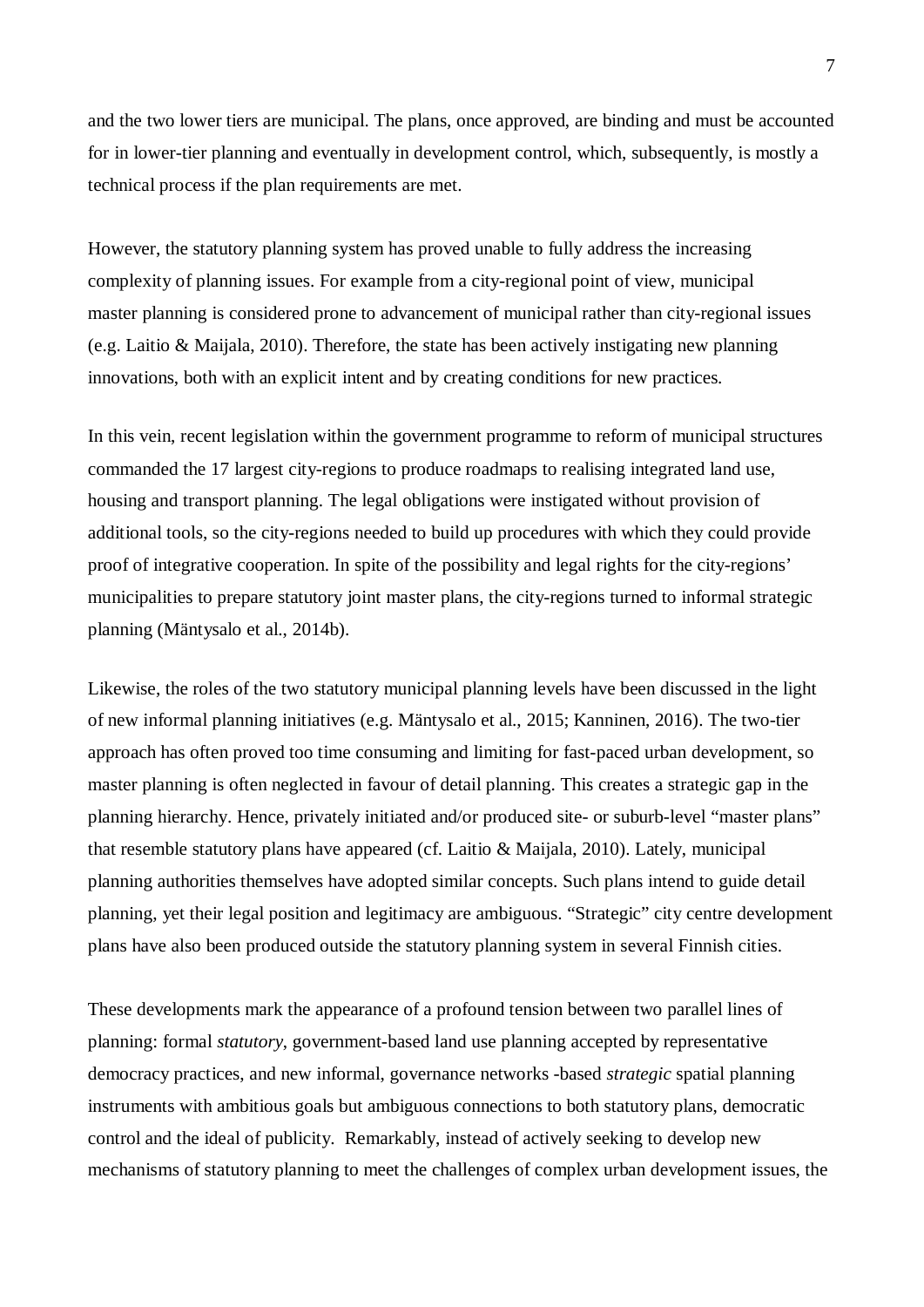state has actively supported a parallel informal system and new tools. The relation between these tools and statutory planning, with its publicity principles set in legislation, is unclear in many ways.

#### **4 Methodological approach, data and analysing contexts**

Our examples illustrate two different levels - system and process - of how the government and governance logics mix in the spatial planning context in Finland. As our objective is to reveal how changes in Finnish planning culture affects approaches to publicity, our interest centers on how new planning practices, which operate around and across the government- and governance-based models, obscure the principles of publicity in planning. We aim at locating the underlying, often implicit and hidden mindsets that frame planning practices and may, inadvertedly, unnoticed or just in silence, narrow the practices and principles of publicity.

Our methodological approach is related to "phronetic planning research" that investigates questions of power and values for specific instances of planning (Flyvbjerg 2004). Also in line with Foucault (1972; cf. Forester, 2012; Wagenaar, 2011), we try to make visible the 'mentality' of governing, reflected in what is acceptable and allowed in practice. In this context, understanding the reality of planning – also as it is construed for different actors – is important (cf. Forester 1984; Sager, 2009; Olson & Hysing, 2012). Our main analytical approach is interpretive policy analysis (Wagenaar 2011), which for us means following the acts - agreements, plans, practices - that justify some issues, solutions and strategies as appropriate, while marginalising others. In doing so, they also justify some ideas of publicity over others.

In our first case (MAL, ch.5) we describe and analyse the active state support to a governance network model at the city-regional level in parallel to the government-based statutory planning at a *planning system level*. We begin by describing the processual change and introduce the new informal planning tools used. After this, we analyse the publicity implications of the new procedures. First, we study the ways in which publicity practices are explicated in informal documents. Second, we analyze the referential relations between the informal documents and the statutory planning documents that are bound by legal publicity principles. Our aim is to find out how different parts of the emerging planning system and its (formal and informal) instances relate to one another, and what publicity implications follow (cf. Sager, 2009:79). Previous research concerning the experiences of these new tools (e.g Ojaniemi, 2014; Mäntysalo et al., 2014b, 2015) is utilised throughout the case. Our analysis spans years 2007-2016.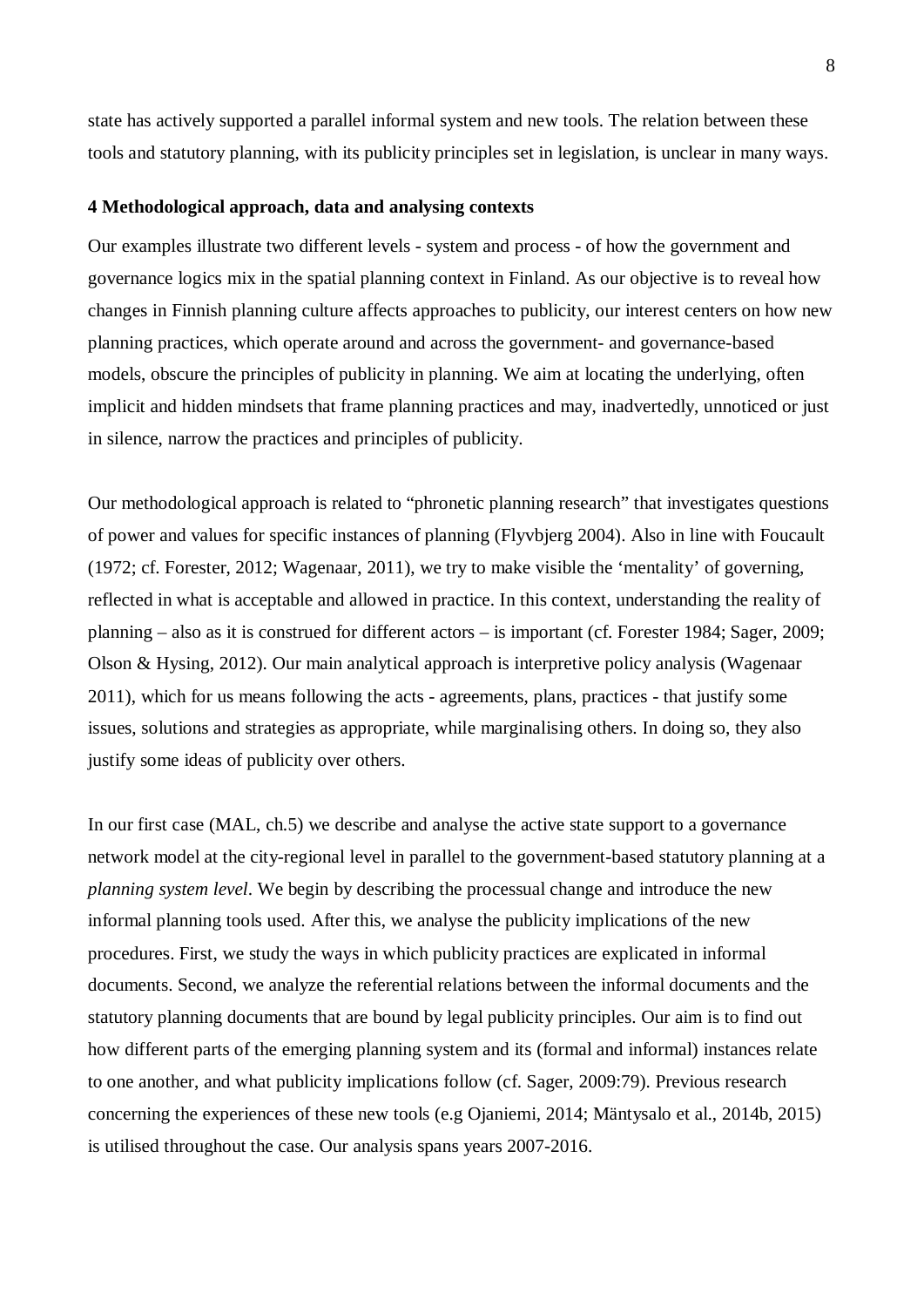In the second case (Lempäälä, ch. 6) we analyse how network governance procedures infiltrate and mix with government-based statutory planning in a municipality-level *planning process*. The Lempäälä case makes visible the new forms of governance by looking at a governance network and its relation to formal planning from the point of view of the local policy makers. The case focuses on a visionary planning group operating in the municipality of Lempäälä 2010-2013. The data in the Lempäälä case consists of official minutes of the meetings of municipal executive board and municipal council 2010-2013, the interviews of the twelve members of the Lempäälä municipal executive board (done in autumn 2012), newspaper articles related to the planning case 2010-2013, and planning documents.

The data were analysed to explore the chain of events and to look for the elements of publicity of the processes. After the first phase analysis and building the structural relations and timeline we concentrated on the in-depth document analysis and interview analysis. We wanted to understand how both the texts and actors position the public and publicity. Through interpretative policy analysis lenses (cf. Hajer & Wagenaar, 2003; Wagenaar, 2011) we explore the framing of policy statements rather than treat these as given (Yanow & Schwartz-Shea, 2006). We look at how planning policy is conducted, and how actors deal with ambiguous and overlapping planning policy practices *in situ* (Hajer & Laws, 2006: 262-263). Analysis sheds light on the mechanisms that the actors use to manage ambivalence. We are interested in finding out the strategic spots at which ambiguities relating to publicity arise.

#### **5 MAL: tensions between legal responsibilities and getting things done**

An example of the novel informal procedures at city-regional level depicted in chapter 3 is a specific national-level system of *MAL agreements*. The state and the municipalities within the four largest Finnish city-regions (Helsinki, Tampere, Turku, Oulu) have entered into informal cityregion specific agreements concerning integrated "MAL" – land use (M), housing (A) and transport (L) – objectives (first round 2011-12, second round 2013-15, latest round 2016-19). These agreements aim at producing a common understanding and programming of strategic spatial development in the city-regions, and ensuring state commitment in providing funding for infrastructures. Each agreement is unique, dealing with the city-region specific issues and operationalisations.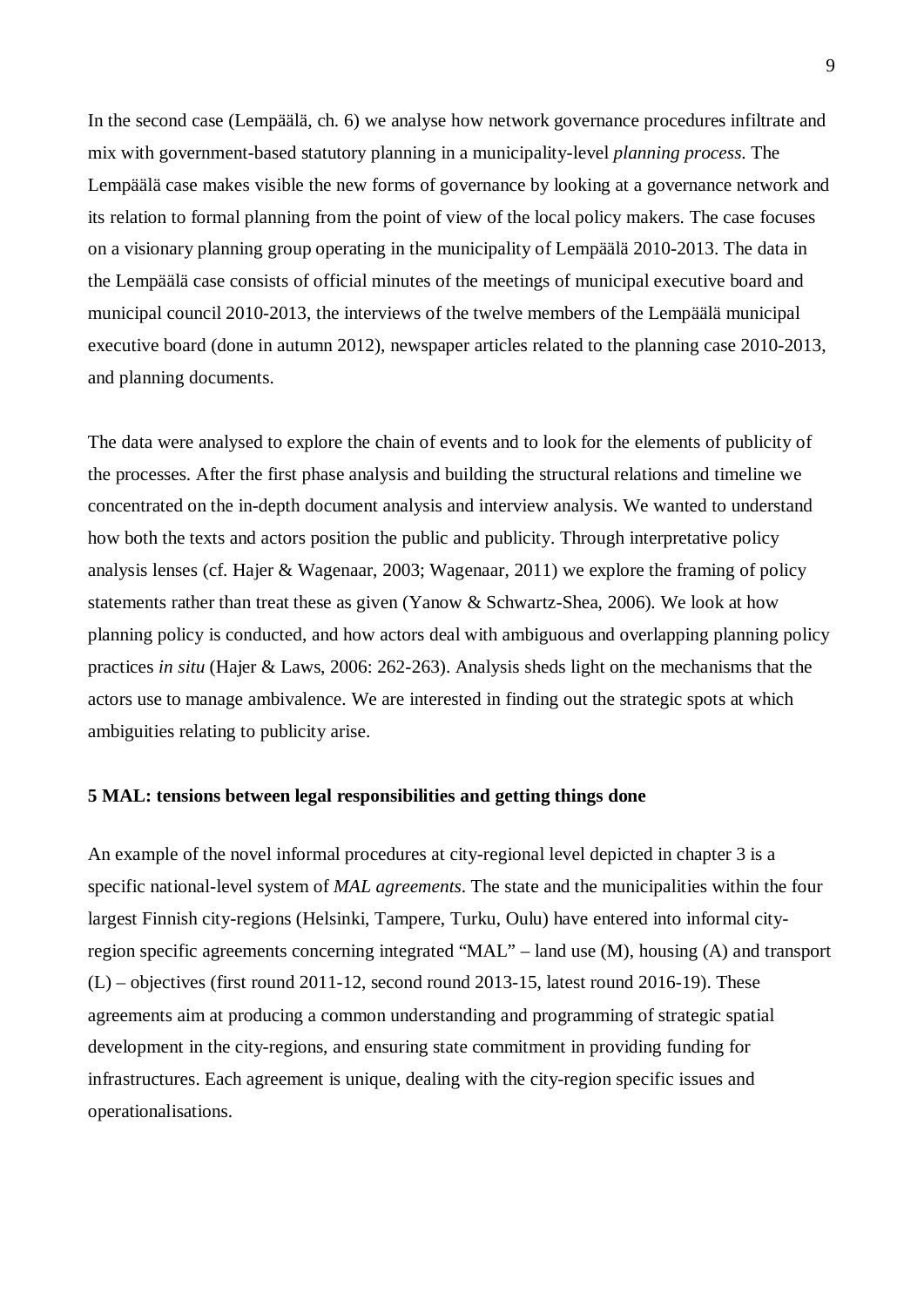Due to the state requirements of city-regional MAL cooperation, informal strategic planning had become almost a fashion in the city-regions by the end of 2000s. Especially so-called "structural schemes", providing spatial articulations of city-regional strategic development issues, became a popular tool. Schemes are cross-sectoral and inter-municipal documents that have no legal status *per se* (e.g. Mäntysalo et al., 2015). In light of the seeming success of the early ones as vehicles of city-regional strategic unification, the state started to promote their use as the basis for negotiations in the MAL agreement processes.

The general ambiguity between legal responsibilities and getting things done is well visible in MAL agreements. In line with what Sager (2009,66) depicts as the role of neoliberal planning, induced activity and common ideas are seen primary to the procedural aspects. This means that case- and situation-specific interpretations of what is the role of democratic control and what constitutes necessary publicity prevail. In the preparation for the agreement system, the state acknowledged some shortcomings in the technical, legal and political aspects of the schemes (VN, 2009). While it was also acknowledged that citizens and stakeholders rarely have knowledge or possibilities to acquire knowledge of these processes, no remedies were considered in relation to publicity. A recent study (Mäntysalo et al., 2014b) confirms that generally, citizens are not accounted for in the stakeholder interaction concerning the preparation of structural schemes. Those involved in MAL planning practices see this mostly unproblematic (Ojaniemi, 2014; cf. Allmendinger & Haughton, 2012). In her interviews of MAL practitioners, Ojaniemi (2014: 17) notes that

> The general opinion was that citizen participation needs not be included in MAL agreement proceedings, since democracy is realised as representative through municipalities. On the other hand it was seen in the regions that activity that takes citizens into consideration is realised in the structural scheme work.

The relation between the structural scheme work and statutory planning is unclear, and even at best, the publicity and participatory activities do not compare to those of statutory planning. The inclusion of elected representatives has been sporadic and their role ambiguous (Ojaniemi, 2014). This is crucial shortcoming in terms of democratic control, given that the structural schemes play an important role in MAL agreements.

This is not to say that the structural schemes and other informal background documents are without merit: on the contrary, e.g. some of the schemes are sound and viable strategic plans with potential for the realisation of their objectives. However, concerning the publicity and the democratic control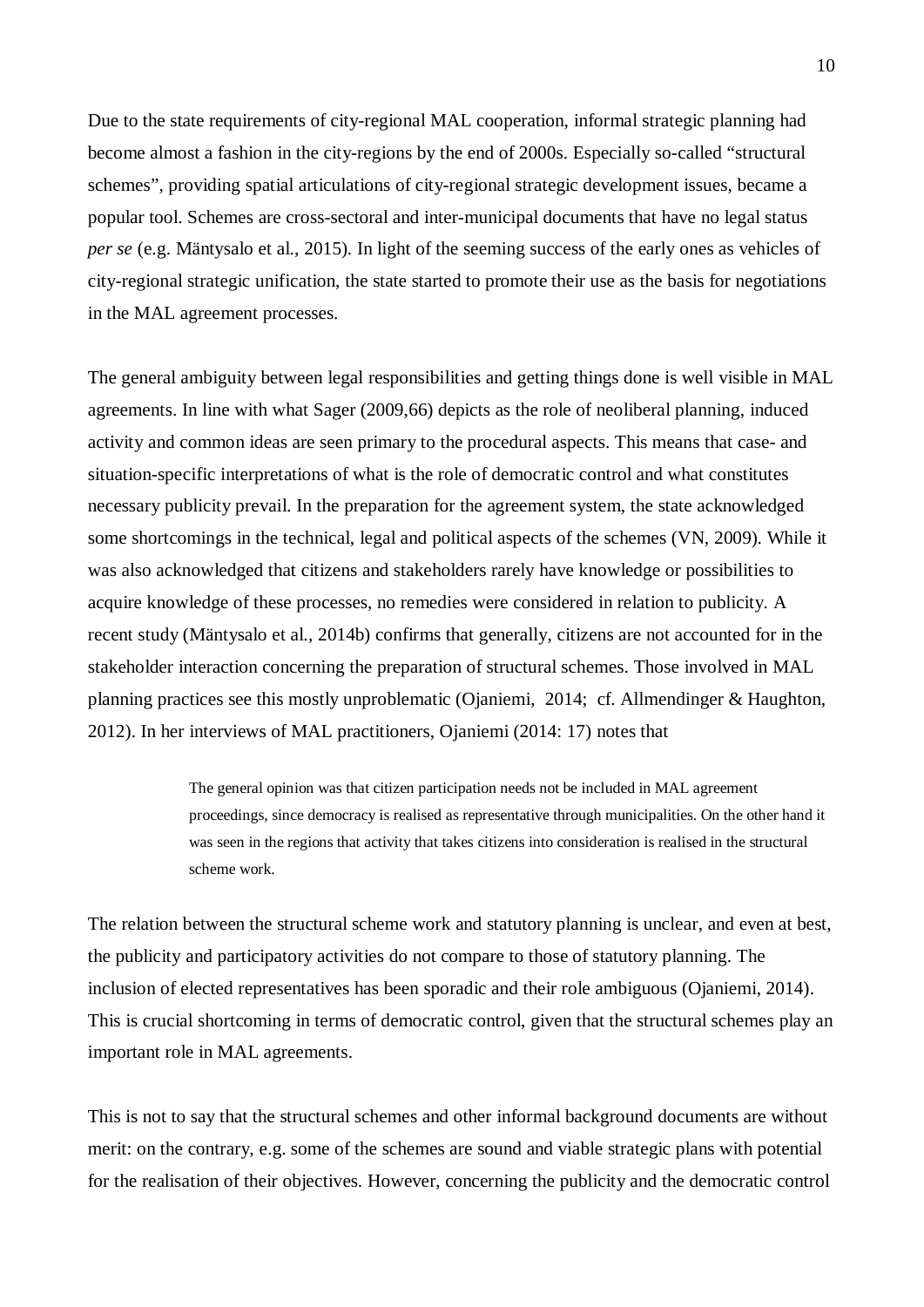of planning, a fundamental issue is present: the more the city-regional informal planning agreements define the objectives and procedures, the less real possibilities there are to politicize those issues within formal planning processes, where publicity principles would allow for it both in principle and in practice. When statutory planning documents are subordinated to operationalisation vehicles in the MAL agreement process, there is even less space and motivation for participation in statutory processes. MAL agreements can thus bypass the spirit of the Land Use and Building Act that emphasises the publicity of planning. Since the operational modes of city-regional cooperation are not well established, it is difficult for the citizens to know how issues related to their lives are being planned and decided upon. The following quote shows how formal participation in statutory planning is considered irrelevant by the citizens when the framing decisions are made in informal processes:

> MAL agreements are important in this process, but unfortunately the so-called general public, including the voluntary organisations, cannot participate in relation to them at all, which is regrettable. MAL work makes big principal decisions concerning land use. The starting points and principles of the work should be better explicated. (The Finnish Association for Nature Conservation, Uusimaa district, statement on Helsinki region transport system plan 27.1.2014)

In creating the agreement system, the state has chosen to encourage informal integrative strategymaking. The alternative, as e.g. Mäntysalo et al. (2014b, 2015) point at, would have been to develop the existing statutory instruments – that include commonly accessible publicity protocols – into functional strategic tools. Neither has the inclusion of formal documents, with clear publicity implications, been promoted in the agreements. According to our analysis, the practice has been to the contrary: for example, in the Oulu city-region, the statutory joint city-regional master plan has been side-tracked as the basis for negotiations. In others, the formal planning documents are mentioned as a basis only in the Helsinki region.

Also, the relations between the background documents, such as the structural schemes, and the actual agreements are variably difficult to decipher. For some agreements, there is little or no additional information available for coming to terms with on what the final agreement terms were based on, whereas in others, the relations are, on the surface, quite transparent. There are ambiguities also in how the agreements present different city-regional and municipal documents as "basis", "guidance" or even "documents aiding in reaching the agreement objectives" that points at a subordinate role in relation to the agreements. Given this ambiguous nature of the background documents, there is a double layer of ambiguity and opaqueness around the processes.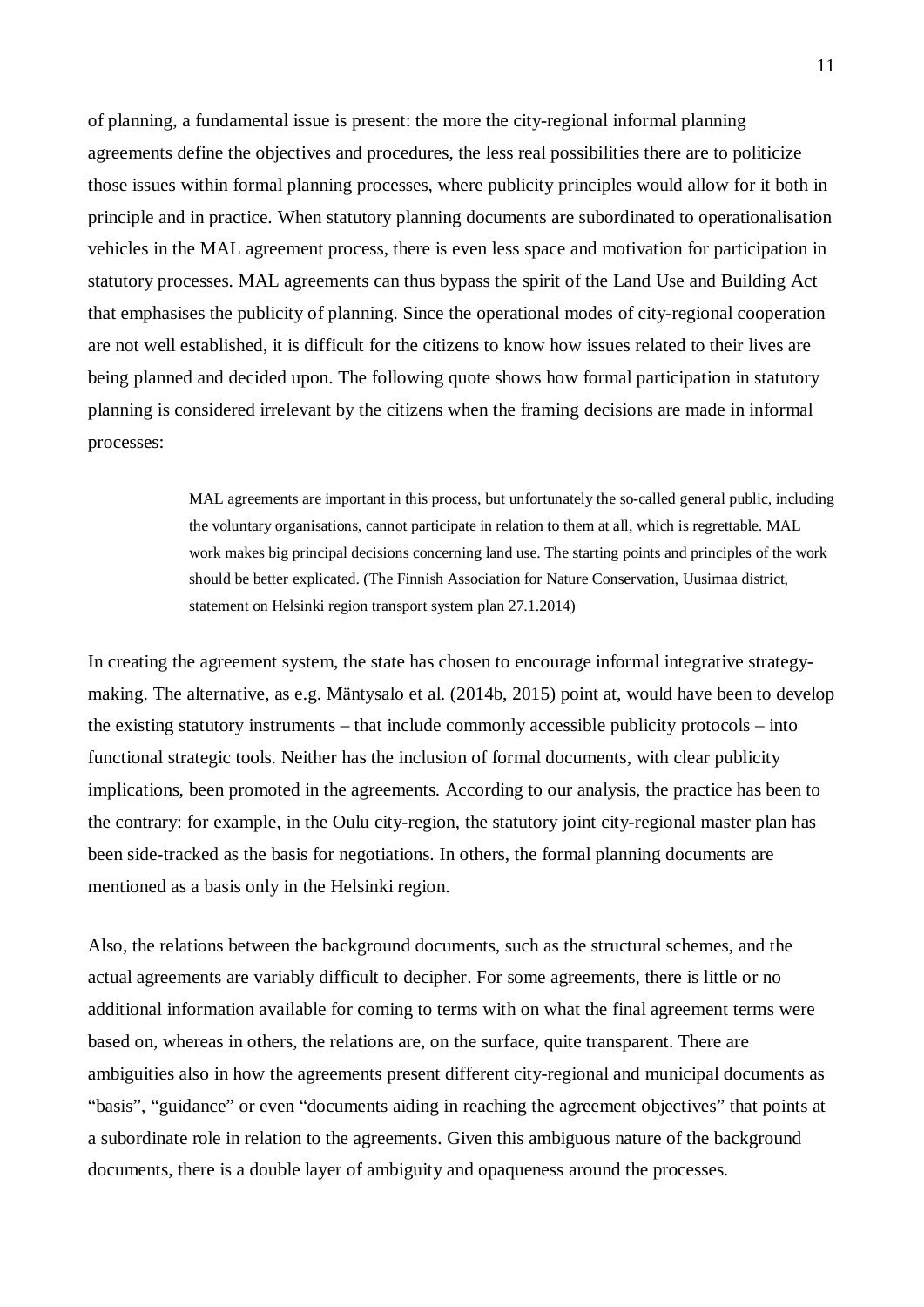A further issue is an ambiguous relationship between MAL agreements and sectorial planning. According to the MAL Network study (MAL-verkosto, 2010), the relationship between MAL and other planning activities in the city-region is mainly information exchange between individual civil servants. The simultaneous processes of government (e.g. statutory planning on different levels, housing policies, transport system planning) are generally not harmonised or in compliance with each other, so active informal processes add to the pre-existing ambiguity and dissonance:

> It isn't enough that one knows the content and aims of one planning process, in the worst case one needs to know several parallel planning documents, their mutual relations and the power relations of the parties. As an example, Helsingin seutu, where one has to simultaneously understand municipal strategies [4] and planning processes [at general and detail levels], the regional plan, [Helsinki] region land use programme, transport system plan, MAL agreement and its supplementary agreement; all of them have their own decision making processes and levels of binding effects. (comment at a workshop concerning MAL agreements)

However, this is not yet the full measure of ambiguity surrounding MAL planning. Outside the agreements, so-called "MAL planning" processes exist in many urban regions, and within the municipalities as well. If anything, "MAL planning" has become a buzzword that, as rhetoric, functions similarly to "sustainable development" (Mäntysalo et al., 2014b). These MAL planning practices are generally ad hoc and equally ambiguously connected to the formal planning system as are the agreement processes (e.g Mäntysalo et al., 2014a). There is also an ad hoc institution, the MAL Network, that links MAL planning authorities in 17 city regions, acting as an information and activity hub.

The MAL case shows how novel informal procedures that hover between governance and government logics may effectively transform the notion of public planning and in doing so, endanger the publicity of planning in multiple ways. The most profound challenges concern the ambiguous roles and 'places' of actors and procedures: even though the signatories of the agreements are the state and the city-region's municipalities, legitimate public actors, the content and the objetives of the agreements are based on informal processes and plans. Their relation to formal government-based statutory planning processes and plans remains unclear. The agreements are often in a tensioned relation with municipal plans and strategies, not least because they follow a different logic of publicity. Yet another story, worth mentioning but outside the scope of this study, is that the state is anything but a singular actor – signing for the state are half dozen ministries and state institutions that not necessarily share common ideas across the MAL spectrum. Furthermore,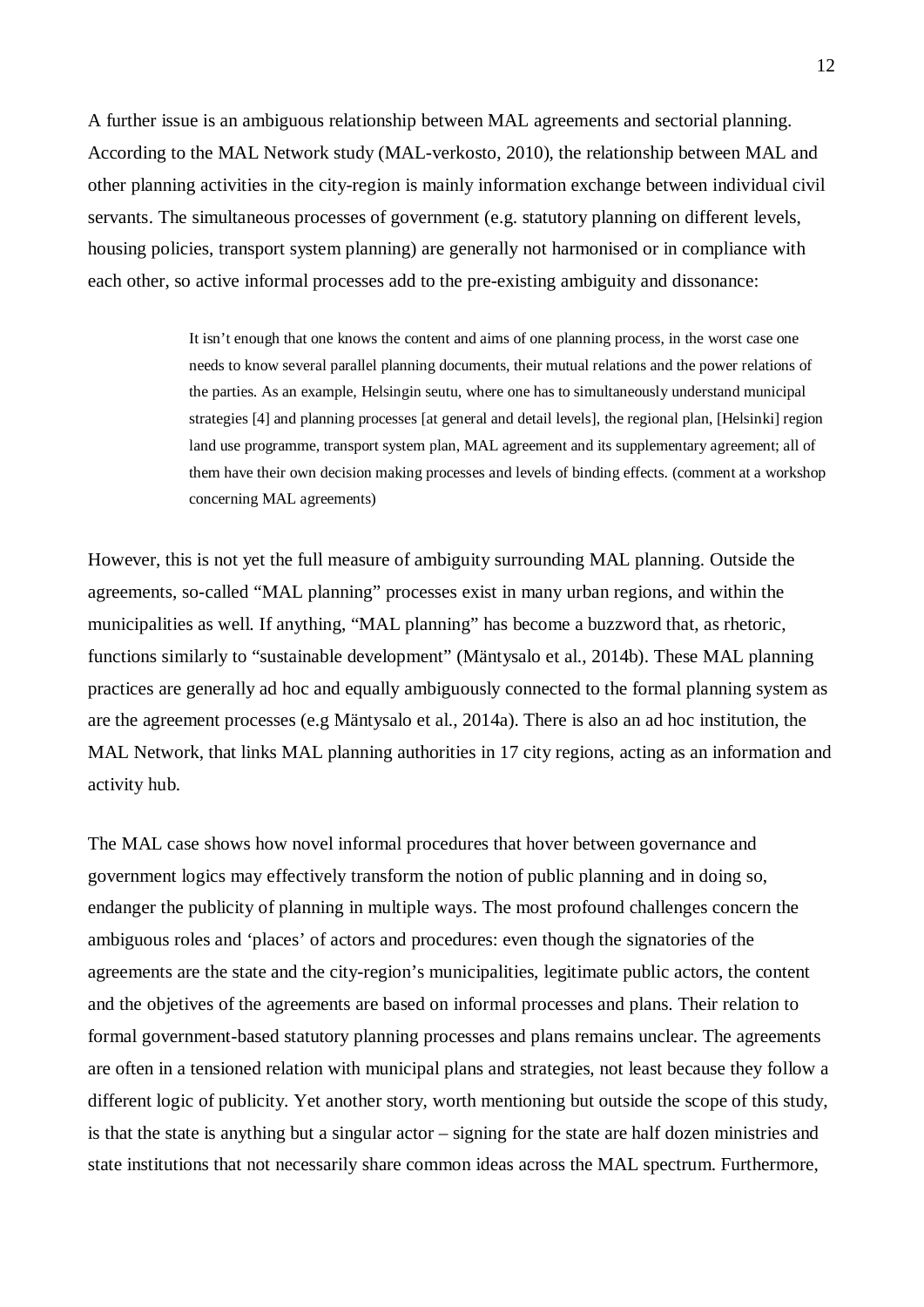the financial commitment of the state is politically conditioned and tied to the government term and the annual state budget negotiations, so it is unclear whether the MAL agreements would survive changes of national political climate.

#### **6 Lempäälä: mixing novel and traditional rules**

Lempäälä is one of the neighbouring communities of the city of Tampere. The wider Tampere Central Region (345 000 inhabitants) is one of the most rapidly growing areas in Finland. Currently, within the region there is an urgent need for new housing, which is given a top priority in urban planning (Leino, 2012). However, the previous planning decisions made in recent decades have been scattered single plans here and there, lacking overall strategy. As a consequence, in Lempäälä the commercial locus has moved away from the old centre to the nearby nationally well-known Ideapark shopping centre. The Lempäälä municipal council awoke to the grim state of the old community centre in 2008, couple years after the mega-sized Ideapark shopping centre was opened.

First the municipality organized public hearings and several other participatory seminars for the inhabitants in order to gather ideas to revitalize the old municipal centre (Karppi et al., 2008). Nevertheless, the outcomes of the public participatory projects did not proceed as concrete operations. Regarding to a member of the municipal executive board, the reason was in the quarrelsome municipal council that could not find a common understanding about the issue:

> We have a history of very conservative progress (in land use planning). We have never had the courage to take great leaps. One reason are the landowners, without a proper vision we have not convinced the landowners to come along. And there have been visions and pictures previously as well, but they haven't changed a thing. (Interview 4, 12.10.2012)

The Lempäälä visionary group, formed in 2010, attemps to advance the development of the centre by promoting fluid network governance collaboration. The role of the group has been very clearly that of an issued based problem solver. The group is connected to formal structures by municipal executive council acting as a steering group. Several official documents, such as the minutes of the meeting of municipal executive board, describe public activities being at the crossroads of governance emphasising broad cooperation and government emphasising formal decision-making power.

> The progress from Lempäälä visionary process into the implementation phase has continued with extensive interaction together with landowners, inhabitants, building companies, sponsors, and franchising groups. Novel modes of cooperation have been found between YIT Construction Company,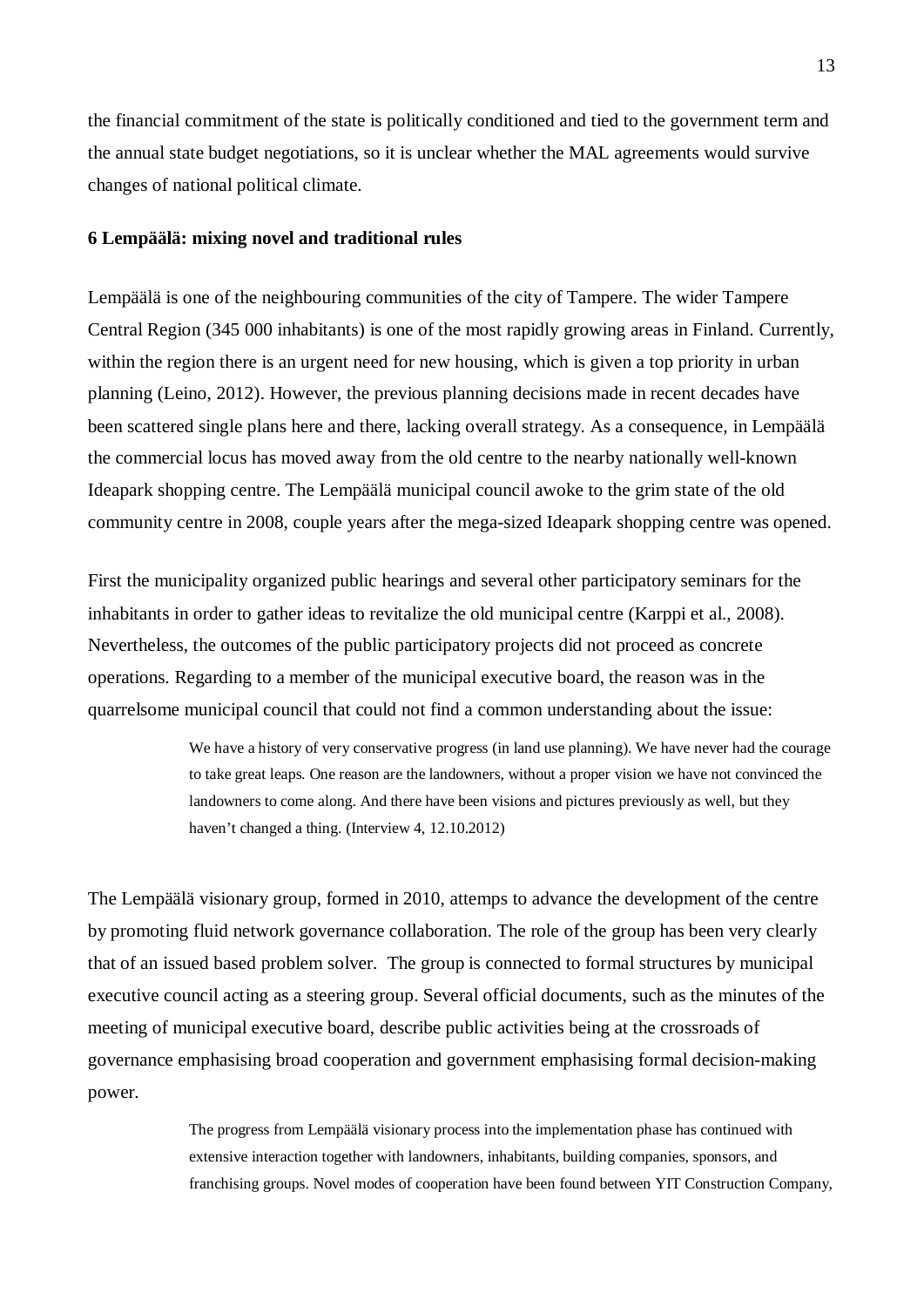parish and municipality. The letter of intent made between these partners is not restricting the public interaction. It does not effect on the content of the plan, which is implemented and informed according to the legal administrational practices. (Minutes of the meeting, municipal executive council, March, 2012)

The local newspaper expanded even the notion of public activities beyond decision-making bodies to local community and residents:

> The future of our municipal centre is not dictated by construction companies. Instead, the construction companies will build exactly the kind of service buildings and dwellings that the citizen of Lempäälä want. […] (Local newspaper Lempäälän-Vesilahden Sanomat (7.3.2012)

At first sight, the visionary group thus seemed to have a clear and legitimate local position: during 2011-2012, the group arranged over 50 meetings each year with stakeholders such as landowners, local enterprises, construction companies, scientific experts, municipal departments and so on. It organized, together with the municipality, five public hearings targeted to local residents. The local municipal executive board received information about proceedings semi-annually, and a special meeting was arranged for them twice.

The group was, however, created by the municipal manager alone, which afterwards caused critique among the members of municipal executive board. Also, the financial support given to the group was not clear for the members of municipal executive board:

> The visionary group came as a surprise; suddenly we hear that this group exists. It appears to be a great and a new kind of project which doesn't lean too much to the old models. But I just wonder who finances the meetings of this group? (Interview 1, 23.10.2012)

One source of criticism was that the interaction among stakeholders focused very much around local entrepreneurs and business life. The visionary group was keen to make the visionary work and present their results to diverse local municipal organs. This raised doubts among the members of the municipal executive board, who questioned the sincerity of nature of interaction:

> Who is governing this process? Everyone should go beyond their "safety areas", especially the visionary group. They are in clouds, in a safe harbor visioning by themselves. This group is a closed circle of men. There should be varying members, for example we from the executive council could take part to their meetings. A changing member who would make questions and challenge their vision. (Interview 8, 11.10.2012)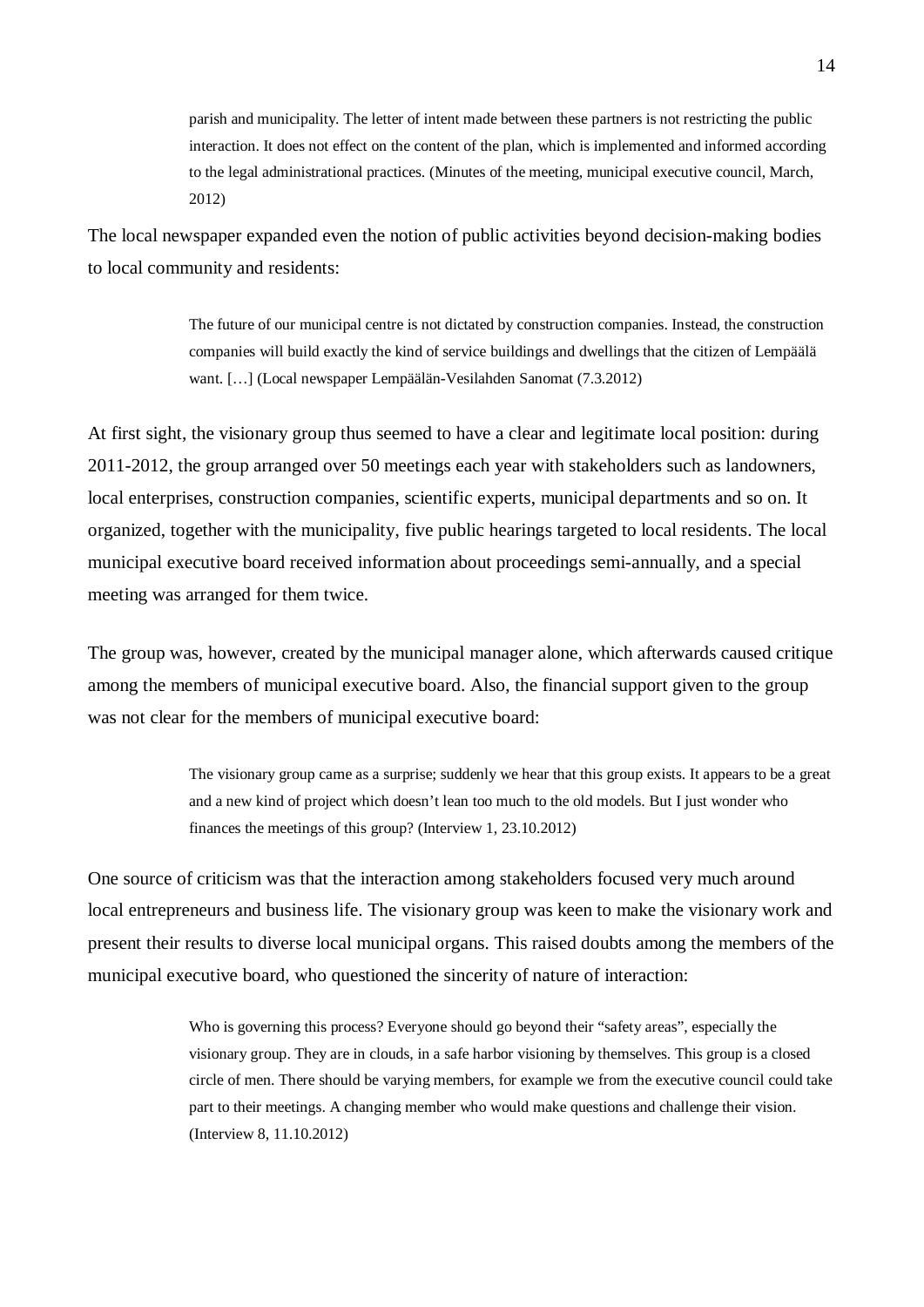The visionary group organized us a seminar, where the original idea was to gather our wildest visions from the future development of Lempäälä centre. But this was not the case, it was a seminar with very tight schedule. […] the objective of this seminar was to support the decision making process and not to vision anything new. (Interview 3, 11.10.2012)

The Lempäälä case brings forward the notion how local public activity is framed by mixing rules of government and network governance. This creates tensions between new and old rules, between networks and formal planning authorities and government bodies. Planning practices in this case establish public activity beyond formal institutional arrangements of local government. Formally the governance network was closely tied with local government executive board. Visionary groups' legitimate position for taking public activities was based on this relation. But in practice, the executive board is one stakeholder to be informed and discussed with. According to the interviewees, it was unclear if the executive board was able to have influence on future plans.

The visions produced by the group were brought to public no sooner than after a few months. Local newspaper published images of the vision and municipality organised a public hearing. We interpret this to show how the 'government side' of planning activities, municipality as a legal actor, feels the need to adhere to the legal obligations concerning publicity. However, after the public hearing the discussion moved back to the non-public arena to discuss with the key landowners about the vision in more detail.

As Beveridge has highlighted (2012: 47) all actor groups are not always subject to the formal rules and responsibilities of the political system, and their activities undermine the democratic legitimacy of political decision-making. The outcomes for these kinds of issue-based cooperative working groups are often unclear in terms of transparency, democratic legitimacy and liability (cf. Sheppard et al., 2015). The more planning, decision making and service provision is organised through informal partnerships (including e.g. new private sector actors), the less possibilities remain for citizens to influence through the traditional practices of representational democracy.

The democratic dilemma of the process is disconnection between responsibility and power: one could ask who are the actors bargaining 'at the table' about the agenda, and from where have they received their mandate (cf. Hillier, 2000; Lester & Reckhow, 2012)?

> Charismatic people have power, and in the group you can find them. This is all right, if power is used for public good. And we have needed these well-known gentlemen in this process, but it is the certain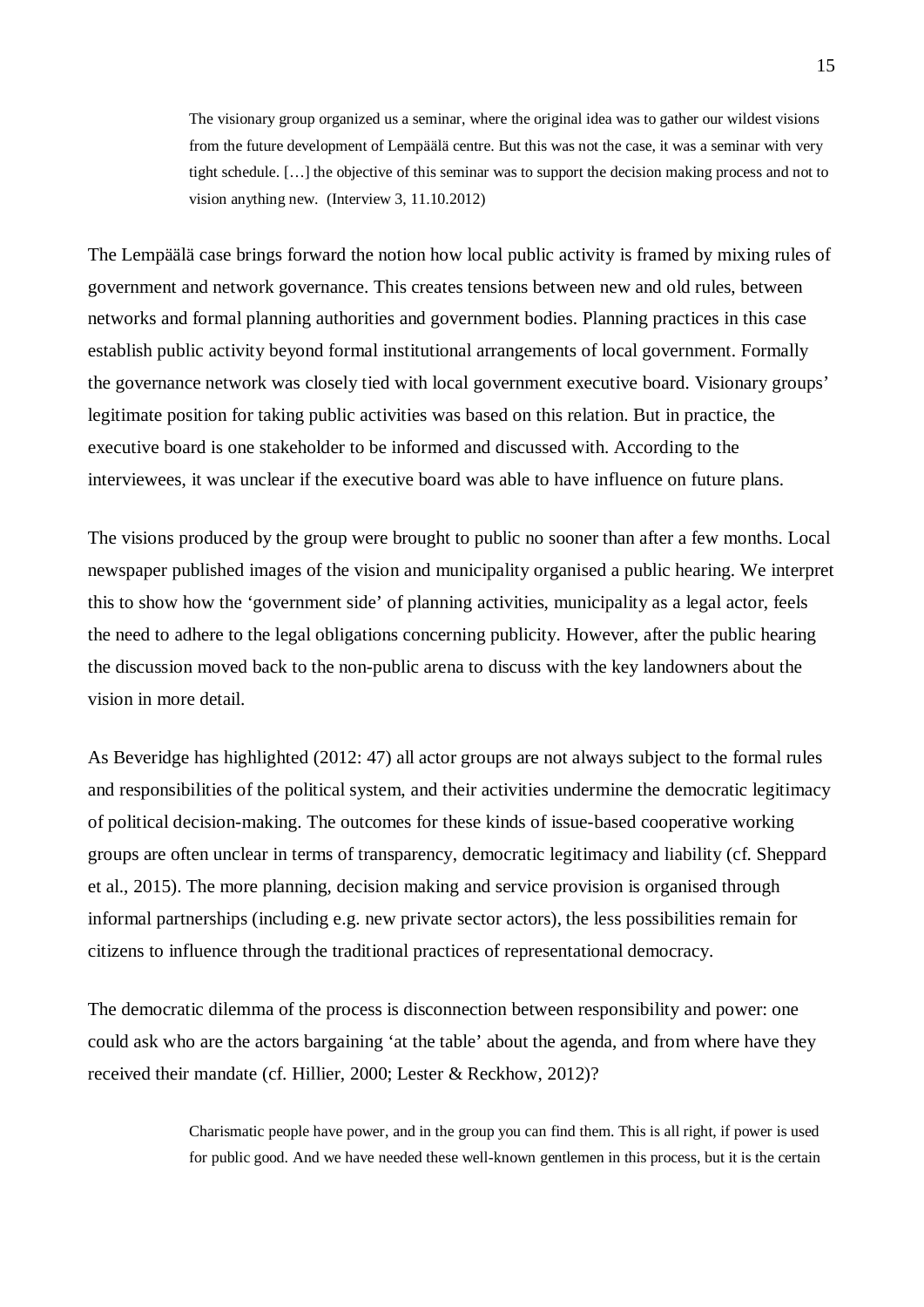kind of pushiness and own excellence of that this group has, which cuts off other viewpoints. Domineering people rule out other visions. (Interview 6, 18.10.2012)

Politician should be, and they want to be cautious in their opinions. They need to have public support for their views. Visionary group can quite carelessly suggest whatever they want to, they don't make decisions and they are not carrying the economical responsibility of these kinds of projects. (Interview 1, 23.10.2012)

The visionary group was not responsible for the economic or other societal aspects of the vision, and the institutional rules applied the municipal executive council did not concern the work of the visionary group. After 2013, the planning process moved on to the detailed agreements made between the Lempäälä municipality and individual construction companies. The publicity of the process and the agreements at this point was tenuous and vague.

#### **7 Discussion: politics without publicity?**

In this paper, we have analysed the ongoing transformation of the Finnish planning culture by asking what is the new form of publicity that the Finnish planning system and planning practices currently manifest. Because the Finnish planning system has been considered very clear-cut, the appearance of new governance models affects the well-established democratic foundation and the transparency of public action perhaps more profoundly than in countries with fundamentally more networked and policy-oriented planning cultures and systems (cf. Nurse, 2014; Heurkens & Hobma, 2014).

The MAL-case shows how even the foundations of municipal democracy can be seen to be under legitimate threat, given that the state has actively started to promote, parallel to the statutory planning system, forms of inter-municipal networking that are ambiguous in both mandate and relation to formal planning and institutions of representative democracy. This undermines the principle of municipal self-determination, embodied in the municipal planning monopoly, as new planning tools define spatial development at the city-regional level without clear reference neither to the statutory planning system nor to any principles thereof. The state therefore both supports municipal self-determination by emphasizing its constitutional importance, and erodes it by supporting new planning procedures that enable bypassing practices of formal planning within municipal democracy.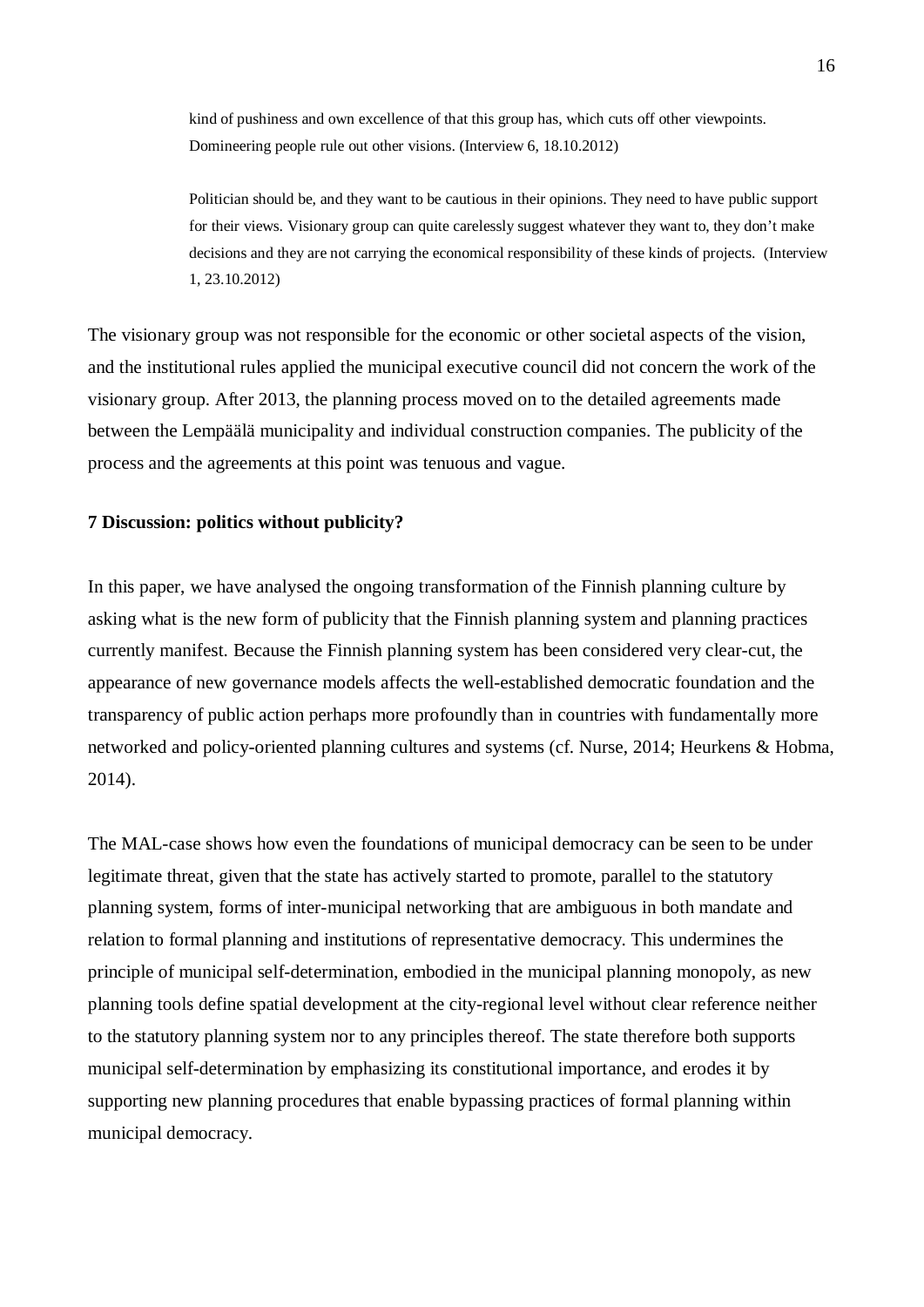Lempäälä case shows the same phenomenon at the local level – how networking practices bypass the established bureaucratic and democratic institutions. Actors receive a certain mandate from the system of representative democracy, e.g. by representing a municipal administration branch under political control, yet function in a network environment that does not follow the logic of representative democracy. The democratic practices are being abandoned or redefined to suit the legitimisation of governance practices. Issues are being solved without any interventions from public deliberation being allowed to affect the objectives, even if this results in seemingly 'public' activity.

We see that our cases present well the ease with which procedures and actions that undercut publicity have made their way into Finnish spatial planning. This ease may be partially explained by what Airaksinen et al. (2013) have argued: the Finnish public sector actors do not see network legitimation as all that important in relation to publicity and democratic anchorage, since networks are considered to be mostly practical (technical) instruments for planning, not places for politics and politicization of issues. In this vein, our analysis points at arena-shifting that may lead to depoliticizing city-regional strategic planning: by subordinating the public planning processes to MAL agreement processes, the space for reciprocal discourse and justification is narrowed (cf. Rawls, 1997:771) and 'choreographed' out of the sphere of publicity (cf. Allmendinger and Haughton, 2012). In the last instance, the question about the principle of publicity and the justification of action is a question of the extent to which the communicative, political and technical dimensions of planning processes are seen as separate or interlocked (cf. Kanninen et. al., 2013).

This apparent opaqueness in network cooperation – spanning structures, processes and objectives – hinders the possibilities for excluded stakeholders, such as citizens' self-organizing groups, to politicize issues effectively. This results from the fact that the potential target of politicization is already planned and decided upon, and citizens may not know by whom, how and when new ideas enter the agenda, as the MAL case points out. In addition, if the planning process is organised in a way that excludes some of the elected representatives, the representatives may also be poorly aware of the content, like Lempäälä case shows. Hence, the less established the network cooperation is, the more it shrinks the sphere of 'the public', thereby demanding that potential stakeholders and citizens have active antennae for finding out the places for effective participation.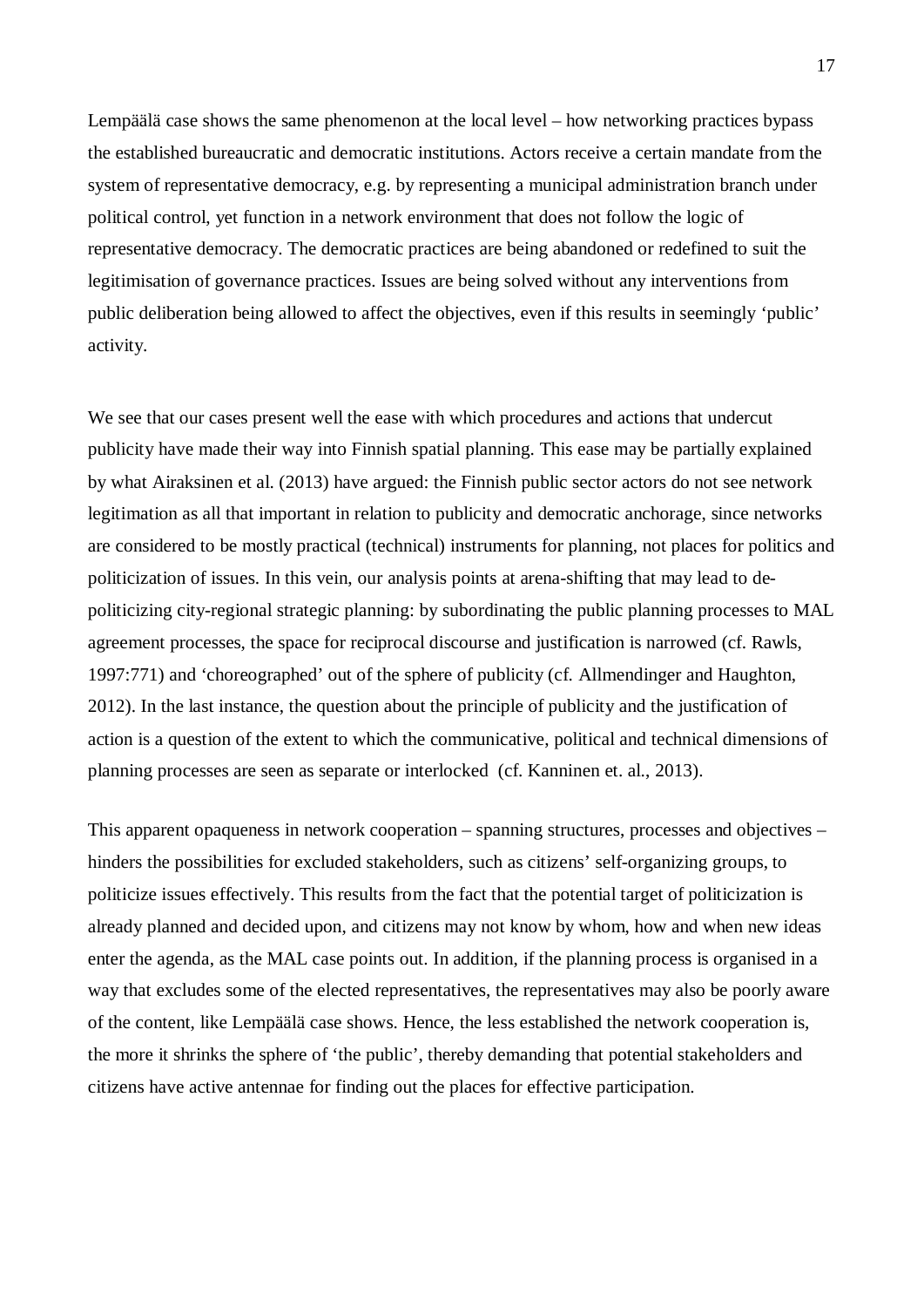#### **8 Conclusion: planning as 'skimming the cream'?**

Our cases show how novel and ambiguous relationship between the statutory planning process and strategic planning practices makes it alluring to keep publicity at bay if possible – not necessarily for the sake of knowingly bypassing publicity, but for getting things done without 'unnecessary complications' and for increasing the perceived quality of outcomes. Even Christiano's (2004) 'weak' notion of publicity is not satisfied in our cases, since is it not plausible to think that the 'public' may even in principle become knowledgeable about the planning agendas when they are in the making. It may be considered that as these new practices gain ground and become more and more embedded into the public administration, even displacing current statutory practices, that a new public administration logic is arrived at. In it, actions are rooted in issue-related performative and technical aspects of problem-solving, legitimacy is claimed by reference to established institutions, and responsibilities are blurred and diluted into the ambiguity of networks.

Side-stepping from the statutory planning system into the ambiguous domain between government and governance logics enables two important deviations: first, since these practices are not statutory or even 'formal' in legal terms, their operations are not covered by the specific legislation that obligates the arrangement of publicity. Second, the informal nature of the networks enables seeing these activities as not belonging into the 'planning' category where democratic practices would be at least morally implicated. The openness of preparing the agenda and the possibility to follow how outcomes are reached are subsequently lost. Whether or not this happens intentionally, it nevertheless enables these to operate in the 'twilight zone' of publicity ideals. The crucial and classical planning question still remains: does the possibility of positive outcomes legitimize the process, even when the process operates in a democratic void? The Finnish cases show that with developing planning practices from the point of view of planning goals only, multiple societal effects may be left unaccounted for. These include ideas of acceptable publicity and functional democracy. Of specific interest is that the state seems to actively support this development.

We argue that new modes of governing utilize - and construct - institutional ambiguity for getting things done. Tensions between networks and traditional representative democratic institutions provide leeway for asserting authority without explicit rules or legal duties. The combination of network governance and classical-modernist understanding of publicity and democracy provides prospects for 'skimming the cream' of the best options of resolving issues without public obligations that prevent reaching the issue-based goals.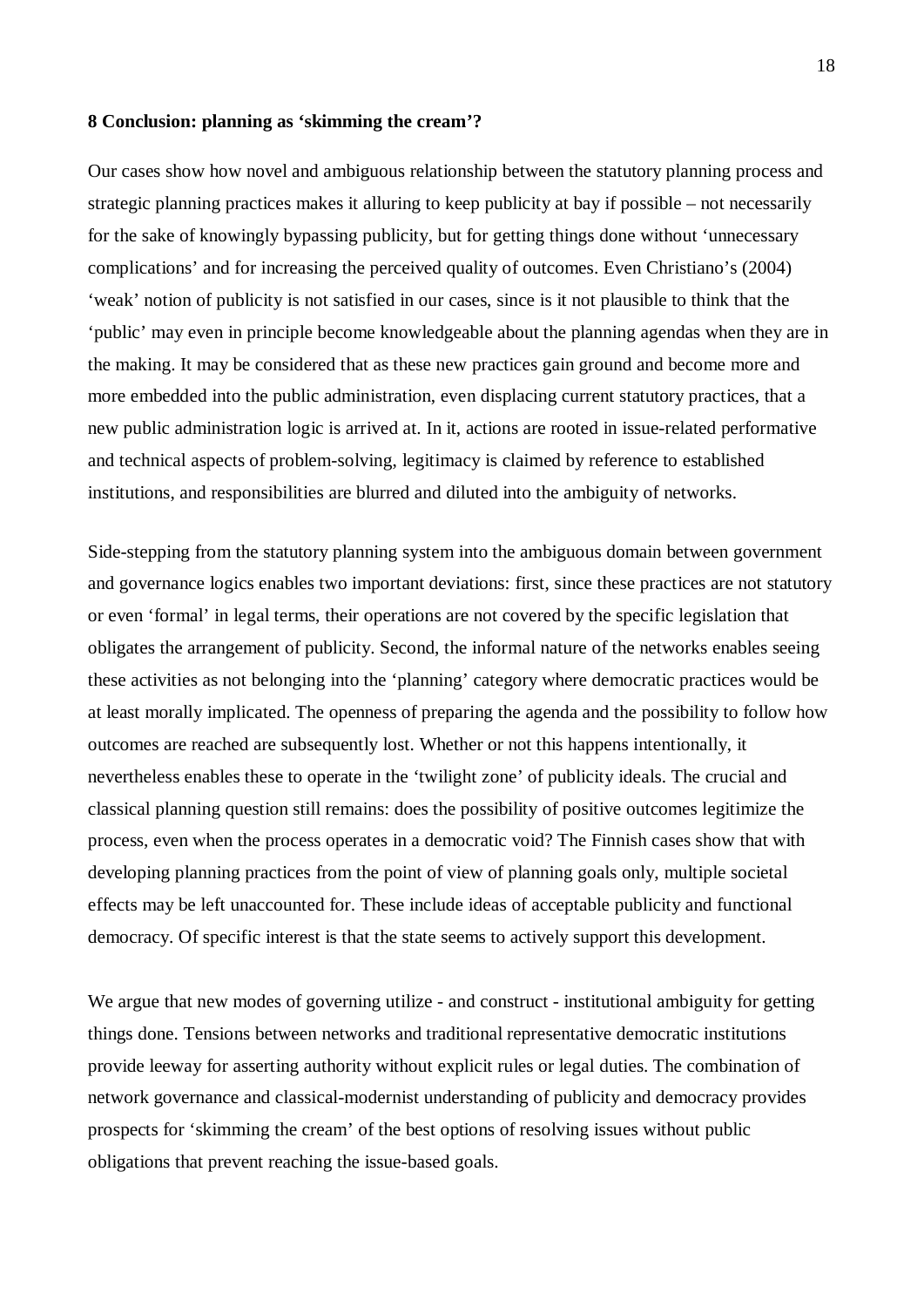## **References**

Aarsæther N., Nyseth, T. & Bjørnå, H. (2011) Two Networks, One City: Democracy and Governance Networks in Urban Transformation, *European Urban and Regional Studies,* 18(3), pp. 306–320.

Abels, G. (2007) Citizen involvement in public policy-making: does it improve democratic legitimacy and accountability? The case of pTA, *Interdisciplinary Information Sciences,* 13, pp. 103–116.

Airaksinen J., Härkönen H. & Haveri, A. (2013) Perceptions of Legitimacy in Nordic Regional Development Networks, *Public Organization Review* 14, pp. 457–476.

Albrechts, L., Healey, P. & Kunzmann, K. R. (2003) Strategic spatial planning and regional governance in Europe, *Journal of the American Planning Association*, 69(2), pp. 113–129.

Allmendinger, P. & Haughton, G. (2010) Spatial planning, devolution, and new planning spaces, *Environment and Planning C, Government & Policy,* 28(5), pp. 803–818.

Allmendinger, P. & Haughton, G. (2010) Post-political spatial planning in England: a crisis of consensus? Transactions of Institute of British Geographers, 37, pp. 89–103.

Balducci, A. (2011) Strategic planning as exploration, *The Town Planning Review,* 82(5), pp. 529- 546.

Bassoli, M. (2010) Local Governance Arrangements and Democratic Outcomes (with Some Evidence from the Italian Case), *Governance: An International Journal of Policy, Administration, and Institutions,* 23(3), pp. 485–508.

Beveridge, R. (2012) Consultants, depoliticization and arena-shifting in the policy process: privatizing water in Berlin, *Policy Sciences,* 45(1), pp. 47-68.

Bevir, M. (2006) Democratic governance: systems and radical perspectives, *Public Administration Review* 66(3), pp. 426–436.

Bevir M (2011) Governance and governmentality after neoliberalism, *Policy & Politics* 9(4), pp. 457–71.

Bohman J. 1999. Citizenship and Norms of Publicity: Wide Public Reason in Cosmopolitan Societies. *Political Theory*, 27(2): 176–202.

Bond, S. (2011) Negotiating a 'democratic ethos': moving beyond the agonistic–communicative divide, *Planning Theory,* 10(2), pp. 161–86.

Bäcklund, P. & Mäntysalo, R. (2010) Agonism and institutional ambiguity: Ideas on democracy and the role of participation in the development of planning theory and practice – the case of Finland, *Planning Theory,* 9(4), pp. 333-350.

Bäcklund, P., Kallio, KP. & Häkli, J. (2014) Residents, customers or citizens? Tracing the idea of youthful participation in the context of administrative reforms in Finnish public administration, *Planning Theory & Practice,* 15(3), pp. 311–327.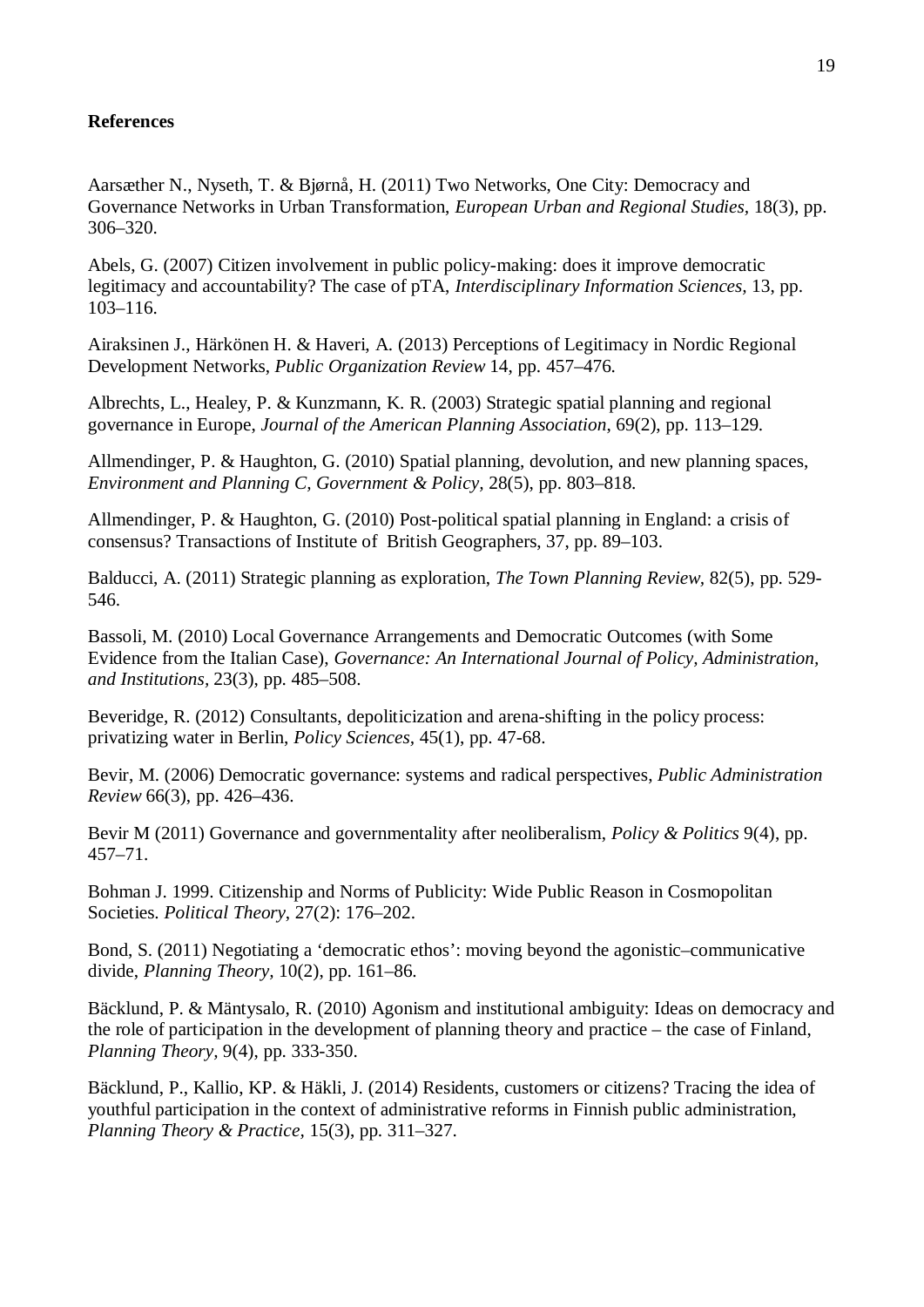Bäckstrand, K. (2006) Multi-stakeholder partnerships for sustainable development: rethinking legitimacy, accountability and effectiveness, *European Environment,* 16(5): 290–306.

Campbell, H. (2012) Planning ethics and rediscovering the idea of planning, *Planning Theory* ,11(4), pp. 379–399.

Copus, C., Sweeting, D. & Wingfield, M. (2013) Repoliticising and redemocratising local democracy and the public realm: why we need councillors and councils, *Policy & Politics,* 43(3), pp. 389–408.

Cremer-Schulte, D. (2014) With or Without You? Strategic Spatial Planning and Territorial Re-Scaling in Grenoble Urban Region, *Planning Practice & Research,* 29(3), pp. 287-301.

Cristiano, T. (2004) The Authority of Democracy, *The Journal of Political Philosophy,* 12(3), pp. 266–290.

Dean, J. (2001) Publicity's Secret, *Political Theory,* 29(5), pp. 624-650.

Erkkilä, T. (2010) *Reinventing Nordic Openness: Transparency and State Information in Finland*, Acta Politica (Helsinki: University of Helsinki).

Filgueiras, F. (2016) Transparency and accountability: principles and rules for the construction of publicity. *Journal of Public Affairs*, 16(2), pp. 192-202.

Flyvbjerg, B. (2001) *Making social science matter. Why Social Inquiry Fails and How it Can Succeed Again* (Cambridge: Cambridge University Press).

Flyvbjerg, B. (2004). Phronetic planning research: theoretical and methodological reflections. Planning Theory & Practice, 5(3), 283-306.

Forester, J. (1984). Bounded Rationality and the Politics of Muddling Through. Public Administration Review, 44(1), 23-31.

Forester, J. (2012). Learning to Improve Practice: Lessons from Practice Stories and Practitioners' Own Discourse Analyses (or Why Only the Loons Show Up). Planning Theory & Practice, 13(1), 11-26.

Foucault, M. (1972). The Archeology of Knowledge. London: Tavistock Publications Ltd.Forester, J. (2013) On the theory and practice of critical pragmatism: Deliberative practice and creative negotiations, *Planning Theory,* 12(1), pp. 5-22.

Friedmann, J. (1987) *Planning in the Public Domain. From Knowledge to Action* (Princeton, NJ: Princeton University Press).

Friedmann, J. (2005) Globalization and the emerging culture of planning, *Progress in Planning,* 64, pp. 183–234.

Griggs, S. & Howard, D. (2007) Airport governance, politics and protest networks, in: M. Marcussen & J. Torfing (Eds) *Democratic network governance in Europe,* pp. 66–89 (Basingstoke: Palgrave).

Gunder, M. & Hillier, J. (2007) Planning as urban therapeutic, *Environment and Planning A,* 39(2), pp. 467–86.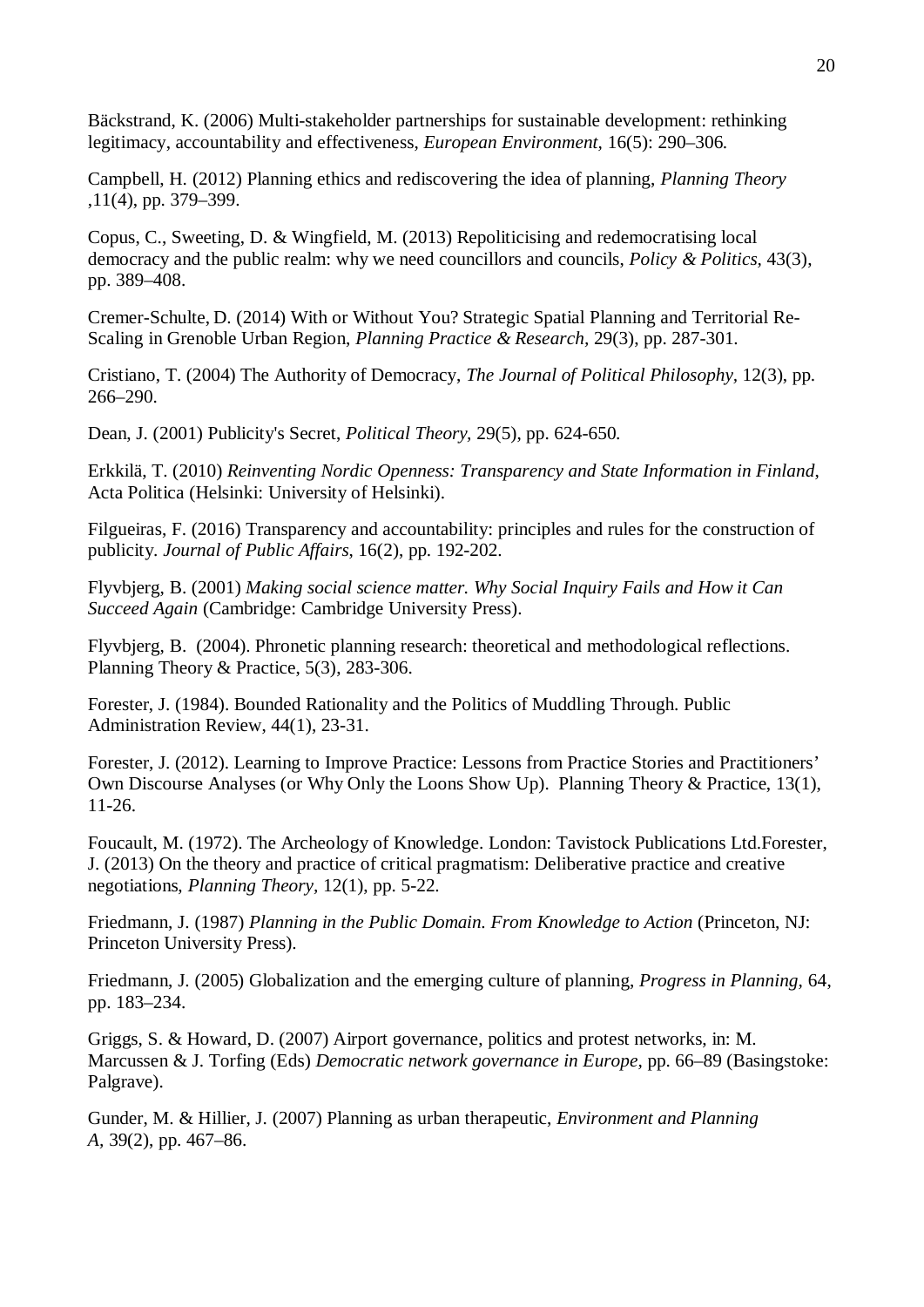Hajer, M. (2009) *Authoritative Governance. Policy-making in the Age of Mediatization* (Oxford: Oxford University Press).

Hajer, M. & Laws, D. (2006) Ordering through Discourse, in: Michael Moran et al. (eds.) *The Oxford Handbook of Public Policy*, pp. 249-266.

Hajer, M & Wagenaar, H (2003) *Deliberative Policy Analysis. Understanding Governance in the Network Society* (Cambridge: Cambridge University Press).

Hall, P., Kettunen, P., Löfgren, K. & Ringholm, T. (2009) Is there a Nordic Approach to Questions of Democracy in Studies of Network Governance? *Local Government Studies,* 35(5), pp. 515–538.

Haveri, A., Nyholm, I., Røiseland, A. & Vabo, I. (2009) Governing Collaboration: Practices of Meta-Governance in Finnish and Norwegian Local Governments, *Local Government Studies,* 35(5), pp. 539–556.

Healey, P. (2004) The treatment of space and place in the new strategic spatial planning in Europe, *International Journal of Urban and Regional Research*, 28(1), pp. 45–67.

Healey, P. (2007) *Urban Complexity and Spatial Strategies: Towards a Relational Planning for Our Times* (London: Routledge).

Hendriks, C. (2009) The Democratic Soup: Mixed Meanings of Political Representation in Governance Networks, *Governance: An International Journal of Policy, Administration, and Institutions,* 22(4), pp. 689–715.

Herrschel, T. (2013) Competitiveness AND sustainability: can 'smart city regionalism' square the circle? *Urban Studies*, Epub ahead of print DOI: 10.1177/0042098013478240.

Heurkens, E. & Hobma, F. (2014) Private Sector-led Urban Development Projects: Comparative Insights from Planning Practices in the Netherlands and the UK, *Planning Practice & Research,* 29:4, 350-369.

Hillier, J. (2000) Going round the back? *Environment and Planning A,* 32(1), pp. 33-54.

Hillier, J. (2003) Agonizing over consensus: why Habermasian ideals cannot be "real", *Planning Theory,* 2, pp. 37-55.

Hirst, P. (2000) Democracy and Governance In: Pierre, Jon (ed) *Debating Governance: Authority, Steering and Democracy,* pp. 13-25 (Oxford: Oxford University Press).

Häikiö, L. (2007) Expertise, representation and the common good: grounds for legitimacy in the urban governance network, *Urban Studies,* 44(11), pp. 2147–2162.

Häikiö, L. (2010) The Diversity of Citizenship and Democracy in Local Public Management Reform, *Public Management Review,* 12(3), pp. 363-384.

Inch, A. (2015) Ordinary citizens and the political cultures of planning: In search of the subject of a new democratic ethos, *Planning Theory,* 14(4), pp. 404–424.

Innes, J. & Booher, D. (2010) *Planning with complexity* (New York: Routledge).

Kanninen, V. (2016). Yhdyskuntarakenteen ohjaaminen ja kaupunkiseutujen kehittäminen, in: S. Puustinen, R. Mäntysalo & I. Karppi (Eds) *Strateginen eheyttäminen kaupunkiseuduilla.*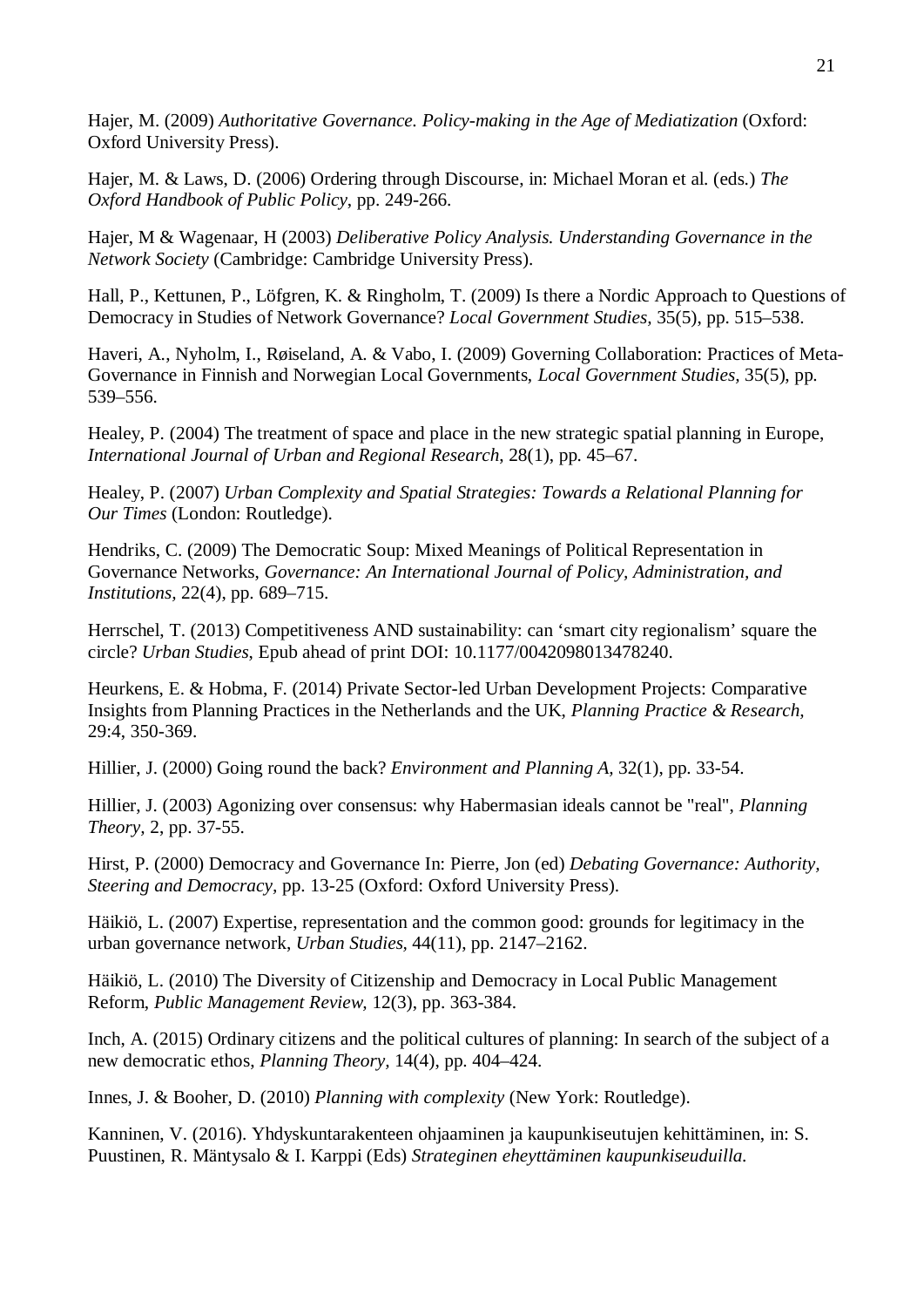*Näkökulmia kestävän maankäytön ja julkisen talouden kysymyksiin*, Valtioneuvoston selvitys- ja tutkimustoiminnan julkaisusarja 4/2016 (Helsinki: Prime Minister's Office)

Kanninen, V., Bäcklund, P. & Mäntysalo, R. (2013). Trading zone and the complexity of planning, in: A. Balducci, & R. Mäntysalo (Eds) *Urban Planning as a Trading Zone,* pp. 159-177, Springer Urban and Landscape Perspectives 13 (Dordrecht: Springer)

Karppi, I., Henriksson, A., Andersson, S., Jordan, T. & Niininen, T. (2008) *Yhteistä visiota etsimässä. Kehittämiskohteena Lempäälän keskusta* (Tampere: Tampere University Press).

Klijn, E-H. & Koppenjan, J. (2012) Governance network theory: past, present and future. *Policy & Politics* 40(4), pp. 587–606.

Laitio, M. & Maijala, O. (2010) *Alueidenkäytön strateginen ohjaaminen*, Suomen ympäristö 28/2010 (Helsinki: Ympäristöministeriö).

Legacy, C., Curtis, C., & Neuman, M. (2014) Adapting the deliberative democracy 'template' for planning practice, *The Town Planning Review, 85*(3), 319-340.

Leino, H. (2012) Boundary Interaction in Emerging Scenes: Two participatory Planning Cases from Finland, *Planning Theory & Practice,* 13(3), pp. 383-396.

Leino, H. & Laine, M. (2012) Do matters of concern matter? Bringing issues back to participation, *Planning Theory,* 11(1), pp. 89-103.

Lester, W. & Reckhow, S. (2012) Network governance and regional equity: Shared agendas or problematic partners? *Planning Theory,* 12(2), pp. 115-138.

Luban, D. (1996) The Publicity Principle, in Goodin, R. (ed) *The Theory of Institutional Design*, pp. 154-198. Cambridge: Cambridge University Press.

McClymont, K. (2014) Stuck in the Process, Facilitating Nothing? Justice, Capabilities and Planning for Value-Led Outcomes, *Planning Practice & Research,* 29(2), pp. 187-201.

MacLeod, G. (2011) Urban politics reconsidered: from growth machine to postdemocratic city? *Urban Studies,* 48(12), pp. 2629–2660.

MacLeod, G. & Jones, M. (2011) Renewing urban politics, *Urban Studies,* 48(12), pp. 2443–2472.

MAL-verkosto (2010) Seudullisen MAL-toiminnan organisointi. Kooste MALkyselystä/osa B (Tampere: MAL-verkosto).

Metzger, J. (2011) Neither revolution, nor resignation: (re) democratizing contemporary planning praxis: A commentary on Allmendinger and Haughton's "Spatial planning, devolution, and new planning spaces", *Environment and Planning C, Government and Policy,* 29(2), pp. 191–196.

Miller, P. & Rose, N. (2008) *Governing the Present: Administering the Economic, Social and Personal Life* (Cambridge: Polity Press).

Mouffe, C. (2000) *The Democratic Paradox*. London: Verso.

Mouffe, C. (2005) *On the political.* Abingdon: Routledge.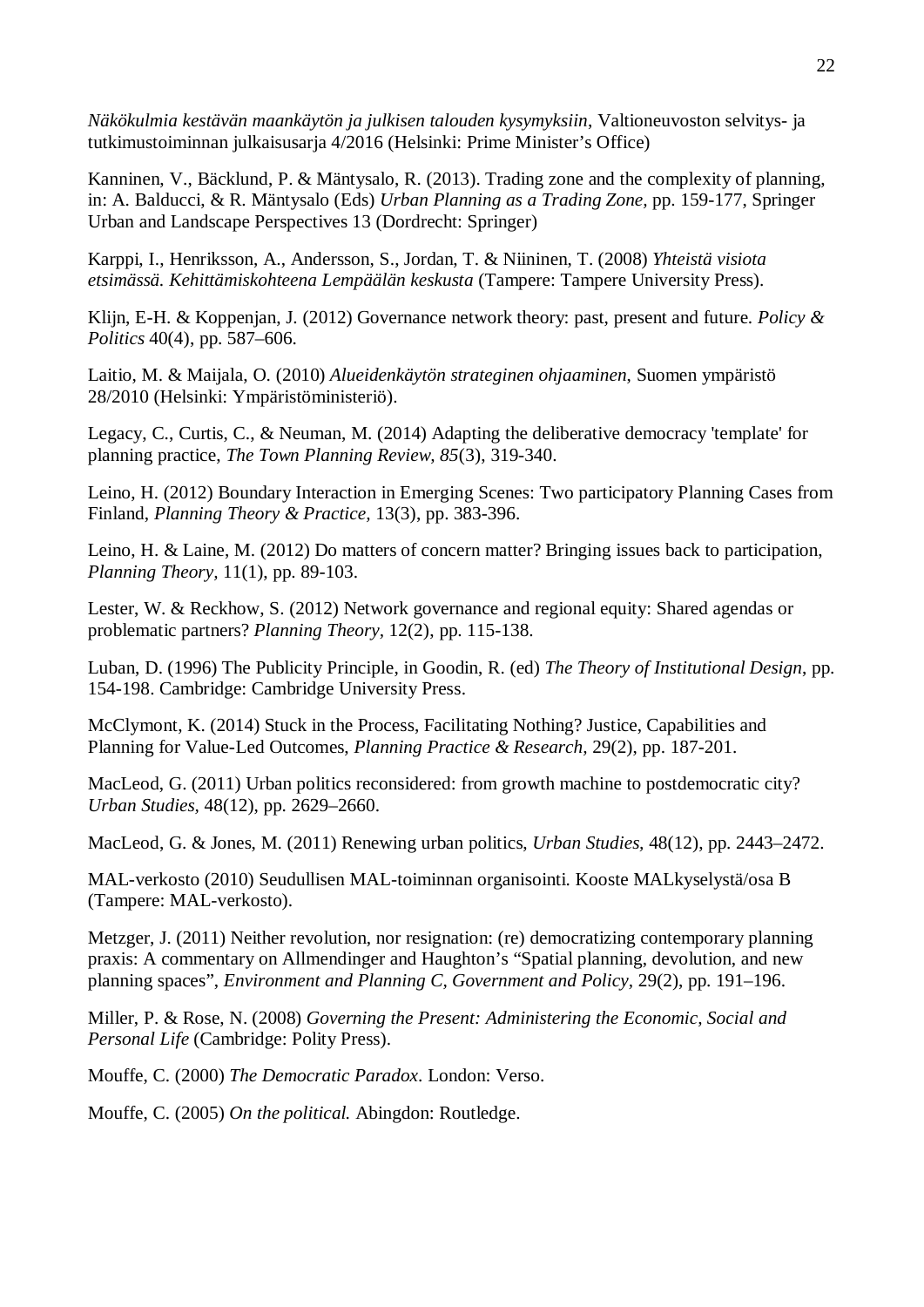Mäntysalo, R. & Saglie, I-L. (2010) Private Influence Preceding Public Involvement: Strategies for Legitimizing Preliminary Partnership Arrangements in Urban Housing Planning in Norway and Finland, *Planning Theory & Practice,* 11(3), pp. 317-338.

Mäntysalo, R., Jarenko, K., Nilsson, K-L. & Saglie, I-L. (2014a) Legitimacy of informal strategic urban planning – observations from Finland, Sweden and Norway, *European Planning Studies,* 23(2), pp. 349–366.

Mäntysalo, R., Kangasoja, J.K. & Kanninen, V. (2014b) *Rakennemallit kaupunkiseutujen suunnittelussa – Strategisen maankäytön suunnittelun paradoksi*. Ympäristöhallinnon raportteja 18/2014 (Helsinki: Ympäristöministeriö).

Mäntysalo, R., Kangasoja, J.K. & Kanninen, V. (2015) The paradox of strategic planning: a theoretical outline with a view on Finland. *Planning Theory & Practice,* 16(2), pp. 169-183.

Nurse, A. (2015) Bridging the Gap? The Role of Regional Governance in Delivering Effective Local Public Services: Evidence from England, *Planning Practice & Research,* 30(1), pp. 69-82.

Olsson, J., & Hysing, E. (2012). Theorizing Inside Activism: Understanding Policymaking and Policy Change from Below. *Planning Theory & Practice*, *13*(2), 257–273.

Ojaniemi, N. (2014) *MAL(PE) – aiesopimusten sitoutumiseen vaikuttavat tekijät* (Tampere: MALverkosto).

Purcell, J. (2013) The right to the city: the struggle for democracy in the urban public realm. *Policy & Politics,* 43(3), pp. 311–327.

Ranciere, J (1995). *On the shores of politics*. London:Verso.

Rawls, J. (1971) *A theory of Justice.* Cambridge, MA: Harvard University Press.

Rawls, J. (1997) The Idea of Public Reason Revisited. *The University of Chicago Law Review*, 64(3), pp. 765-807.

Rosol, M. (2013) Vancouver's 'ecodensity' planning initiative: a struggle over hegemony?, *Urban Studies*, 50(11), pp. 2238-2255.

Sager, T. (2009) Planners' role: Torn between dialogical ideals and neo-liberal realities, *European Planning Studies,* 17(1), pp. 65–84.

Sam, M.P. & Scherer, J. (2006) The steering group as policy advice instrument: A case of "consultocracy" in stadium subsidy deliberations, *Policy Science,* 39, pp. 169–181.

Sheppard, A., Burgess, S. & Croft, N. (2015) Information is Power: Public Disclosure of Information in the Planning Decision-Making Process, *Planning Practice & Research*, 30:4, 443- 456.

Skelcher, C., Klijn, E.H., Kübler, D., Sørensen, E. & Sullivan, H. (2011) Explaining the Democratic Anchorage of Governance Networks. Evidence from Four European Countries, *Administrative Theory & Praxis,* 33(1), pp. 7–38.

Stead, D. (2012) Best Practices and Policy Transfer in Spatial Planning, *Planning Practice & Research,* 27(1), pp. 103-116.